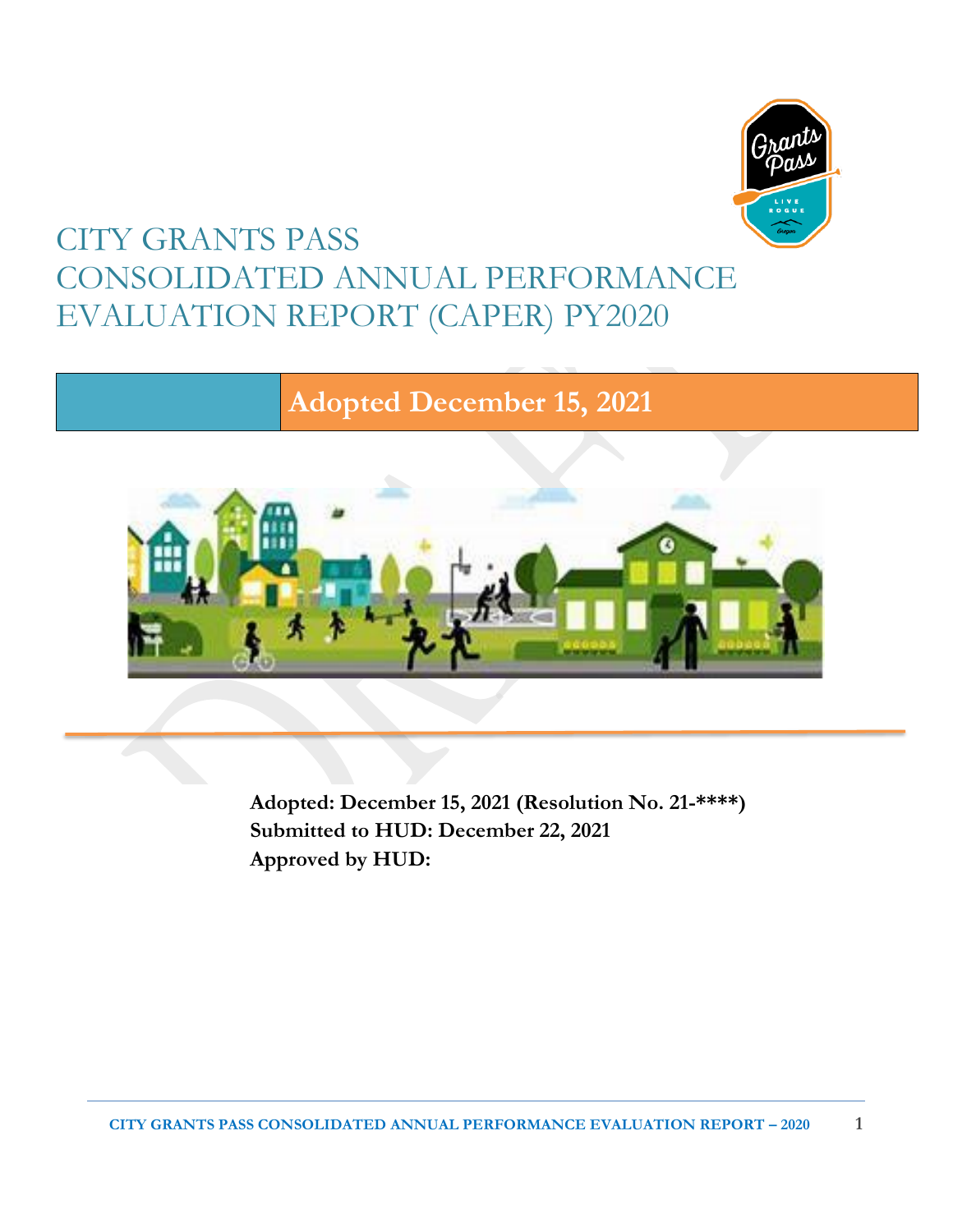# CR-05 – GOALS AND OUTCOMES

### **Progress the jurisdiction has made in carrying out its strategic plan and its action plan. 91.520(a)**

#### **This could be an overview that includes major initiatives and highlights that were proposed and executed throughout the program year.**

The City of Grants Pass is an entitlement jurisdiction that receives an annual allocation of Community Development Block Grant (CDBG) funds from the United States Department of Housing and Urban Development (HUD). As a recipient of CDBG funds, the City is required to prepare a five-year strategic plan that identifies and prioritizes community needs and establishes goals and objectives to meet those needs. This five-year plan is called the Consolidated Plan. Each year activities are funded to help meet community needs. Those activities are presented in the Annual Action Plan.

Each year the City is also required to provide the public and HUD with an assessment of its accomplishments towards meeting the goals and objectives identified in the Consolidated Plan. The report produced is called the Consolidated Annual Performance Evaluation and Report (CAPER). The CAPER evaluates achievements made by the City of the goals identified in the Annual Action Plan.

The PY2020 Annual Action Plan was the first year of activities implemented under the City's 2020-2024 Consolidated Plan adopted in August 2020. HUD allocated \$374,611 in CDBG funding for activities during PY2020 which began October 1, 2020. Prior to the beginning of PY2020, in March of 2020, a pandemic affected millions of people nationwide and Congress passed legislation entitled The Coronavirus Aid, Relief, and Economic Security Act (CARES Act), Public Law 116-136, on March 27, 2020 in response to the growing effects of the COVID-19 public health crisis. As part of the CARES Act, HUD received funds to be allocated for the Community Development Block Grant (CDBG) program. The City of Grants Pass received two rounds of CARES Act funding in the amounts of \$220,405 and \$252,464. Both sets of funds were incorporated into the City's PY2019 by Substantial Amendments. Many of the funds were not expended in PY2019 but were expended in PY2020 which is entailed in this CAPER.

Many activities were put on hold for the PY2019 due to the pandemic, whether it was closing of businesses, closing of schools and childcare centers, or quarantining at home. Our subrecipients spent time reorganizing platforms and structures to accommodate the pandemic, therefore many activities for PY2019 were delayed and PY2020 saw activities begin to move forward. Most of the CARES Act funds were expended by the end of PY2020 with approximately \$61,833 remaining as of September 30, 2021, an 87% of COVID funds disbursed. Since September 30, 2021 more COVID funds were disbursed leaving only \$13,518 remaining to be disbursed, equating to 97% of COVID funds disbursed. All but a few of the regular PY2020 funds for public services has been expended. Activities linked to vocational training such as Makerspace/Innovation Hub, Microenterprise, Special Economic Development Services have funds to use, but schools are still in flux with the pandemic and programs are not running at full speed yet. We anticipate those programs to begin moving funds more as PY2021 progresses and those funds will be utilized. City staff and its grant recipients who implement many of the activities listed in the Action Plan, began implementing more projects in October of 2020, but were again slow with the effects of the pandemic still being realized.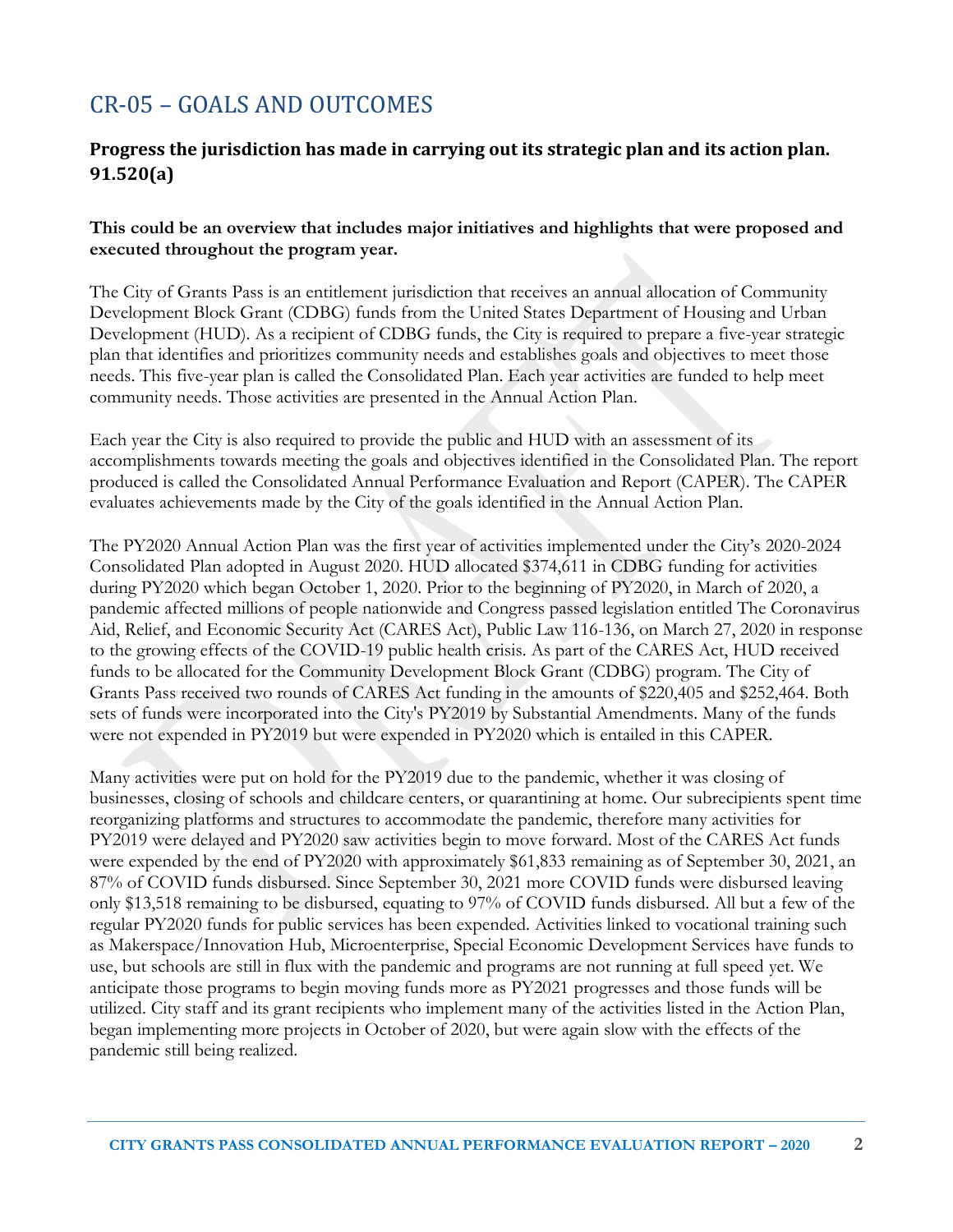Many rehabilitation projects are in the works and will use not only funds from prior years, but also funds from PY2021 to complete their projects. It is expected that funds from prior years will be used for projects in PY2021. Projects are waiting on construction plans, contractor bids, and completion of Environmental Reviews. All entities are back logged due to the pandemic, but we are focused on maintaining a communication with them to keep the projects moving. Accomplishments are shown in Table 1 below.

A Substantial Amendment in early spring is anticipated to reallocate funds to PY2021 from prior years activities that are stalled. Discussion and plans are being formulated to seek the best solutions for the community with this reallocation of prior years funds.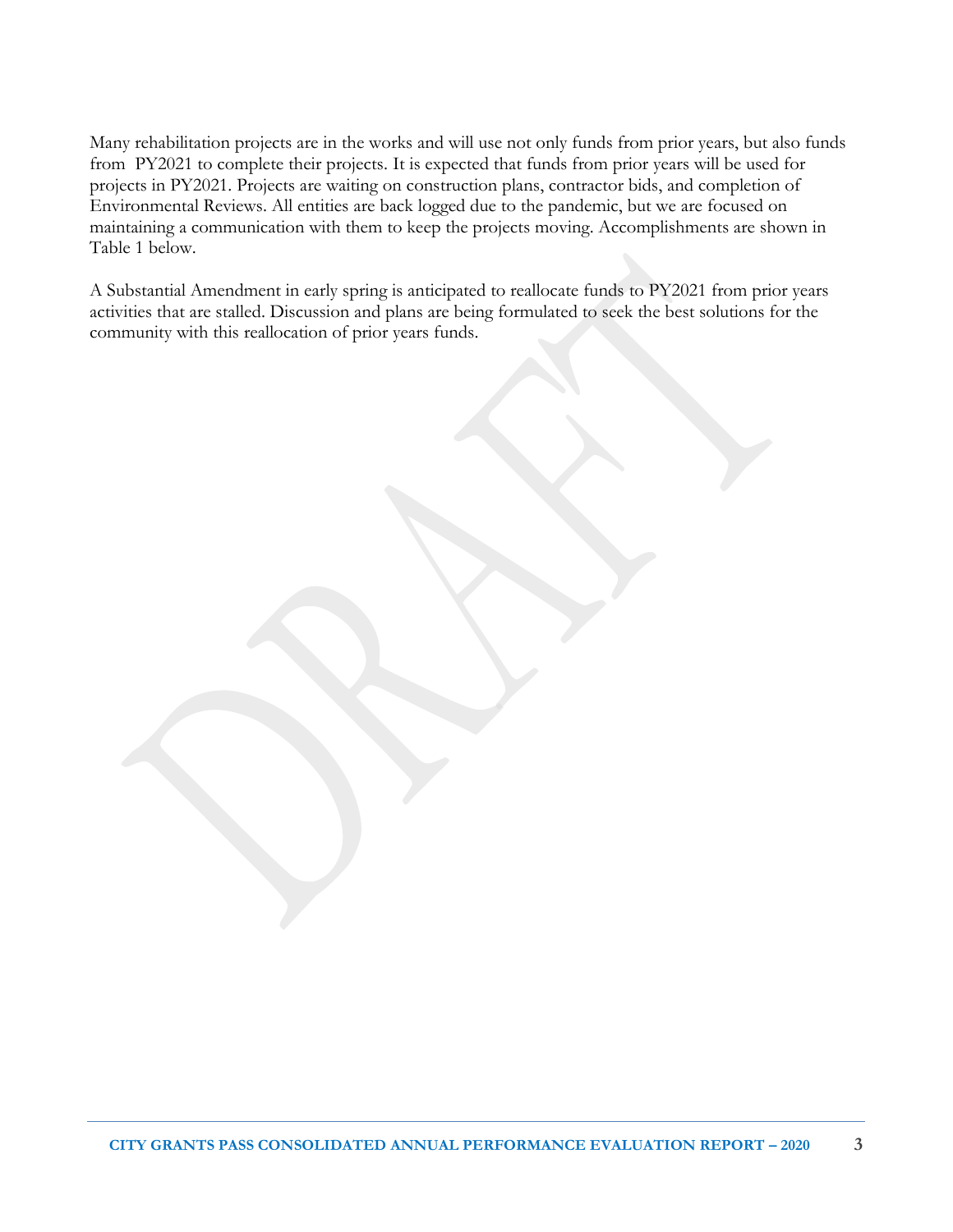### **Comparison of the proposed versus actual outcomes for each outcome measure submitted with the consolidated plan and explain, if applicable, why progress was not made toward meeting goals and objectives. 91.520(g)**

Categories, priority levels, funding sources and amounts, outcomes/objectives, goal outcome indicators, units of measure, targets, actual outcomes/outputs, and percentage completed for each of the grantee's program year goals.

| Goal                                   | Category                                                | Source            | Indicator                                                                                                                    | Unit of<br>Measure           | <b>Expected</b>   | $Actual -$<br>Strategic | Percent<br>Complete | <b>Expected</b> | Actual-<br>Program        | Percent<br>Complete |
|----------------------------------------|---------------------------------------------------------|-------------------|------------------------------------------------------------------------------------------------------------------------------|------------------------------|-------------------|-------------------------|---------------------|-----------------|---------------------------|---------------------|
|                                        |                                                         | Amount            |                                                                                                                              |                              | Strategic<br>Plan | Plan                    |                     | Program<br>Year | Year                      |                     |
| Affordable<br>Housing<br>Opportunities | Homeowner<br>Weatherization<br>and Energy<br>Efficiency | CDBG:<br>\$20000  | Homeowner<br>Rental<br>Housing<br>Rehabilitated                                                                              | Household<br>Housing<br>Unit | 25                |                         | $0\%$               | 5               | $\overline{0}$            | $0.00\%$            |
| Affordable<br>Housing<br>Opportunities | Housing<br>Rehab, ADA<br>accessibility<br>improvements  | CDBG:<br>\$75,000 | Homeowner<br>Rental<br>Housing<br>Rehabilitated                                                                              | Household<br>Housing<br>Unit | 25                | $\Omega$                | $0\%$               | 5               | 49<br>persons<br>assisted | $0.00\%$            |
| Affordable<br>Housing<br>Opportunities | Affordable<br>Housing<br>Acquisition<br>Market Rate     | CDBG:<br>\$0      | <b>Public Facility</b><br><sub>O</sub> r<br>Infrastructure<br>Activities for<br>Low/Moderate<br>Income<br>Housing<br>Benefit | Households<br>Assisted       | $\Omega$          | $\theta$                | $0\%$               | $\overline{0}$  | $\theta$                  | $0.00\%$            |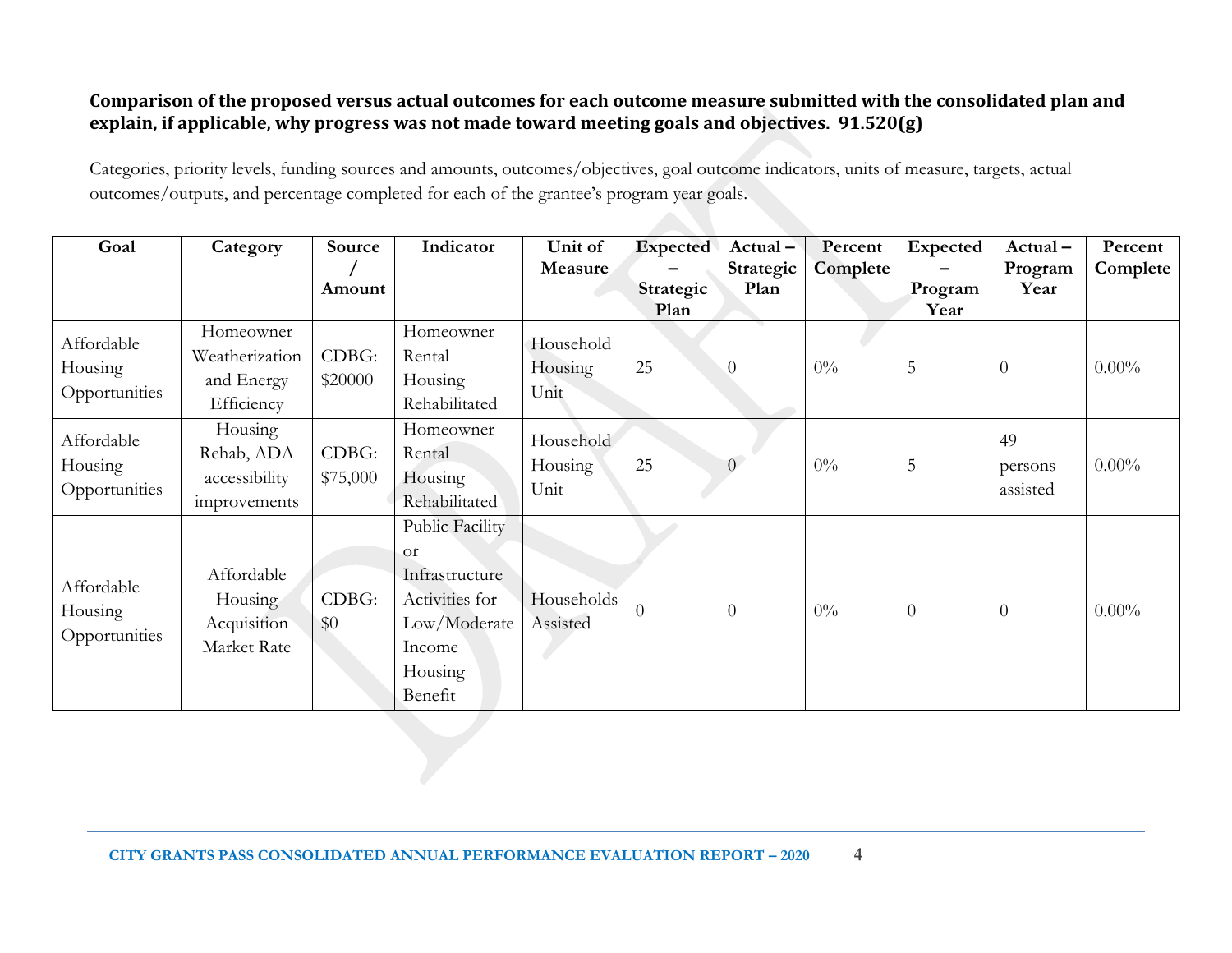| Goal                                   | Category                                                                 | Source            | Indicator                                                                                                        | Unit of<br>Measure     | Expected          | Actual-<br>Strategic | Percent<br>Complete | Expected        | Actual-<br>Program | Percent<br>Complete |
|----------------------------------------|--------------------------------------------------------------------------|-------------------|------------------------------------------------------------------------------------------------------------------|------------------------|-------------------|----------------------|---------------------|-----------------|--------------------|---------------------|
|                                        |                                                                          | Amount            |                                                                                                                  |                        | Strategic<br>Plan | Plan                 |                     | Program<br>Year | Year               |                     |
| Affordable<br>Housing<br>Opportunities | Site Acquisition<br>and/or Public<br>Improvements                        | CDBG:<br>\$50,000 | Public Facility<br><b>or</b><br>Infrastructure<br>Activities for<br>Low/Moderate<br>Income<br>Housing<br>Benefit | Households<br>Assisted | 10                | $\overline{0}$       | $0\%$               | $\overline{2}$  | $\overline{0}$     | $0.00\%$            |
| Prevent<br>Homelessness                | Emergency<br>Housing<br>Assistance                                       | CDBG:<br>\$9,778  | Homelessness<br>Prevention                                                                                       | Persons<br>Assisted    | 25                | 6                    | 60.03%              | $\mathbf 5$     | 6                  | 60.03%              |
| Prevent<br>Homelessness                | Supportive<br><b>Shelter Services</b><br>for Homeless<br>Youth<br>(HWAM) | CDBG:<br>\$9,047  | Public service<br>activities other<br>than<br>Low/Moderate<br>Income<br>Housing<br>Benefit                       | Persons<br>Assisted    | 500               | 7                    | 100%                | 100             | $\overline{7}$     | 100%                |
| Prevent<br>Homelessness                | Supportive<br>Services for<br>Homeless<br>Youth<br>(Maslow)              | CDBG:<br>\$9,496  | Public service<br>activities other<br>than<br>Low/Moderate<br>Income<br><b>Housing</b><br>Benefit                | Persons<br>Assisted    | 500               | 76                   | 100%                | 100             | 76                 | 100%                |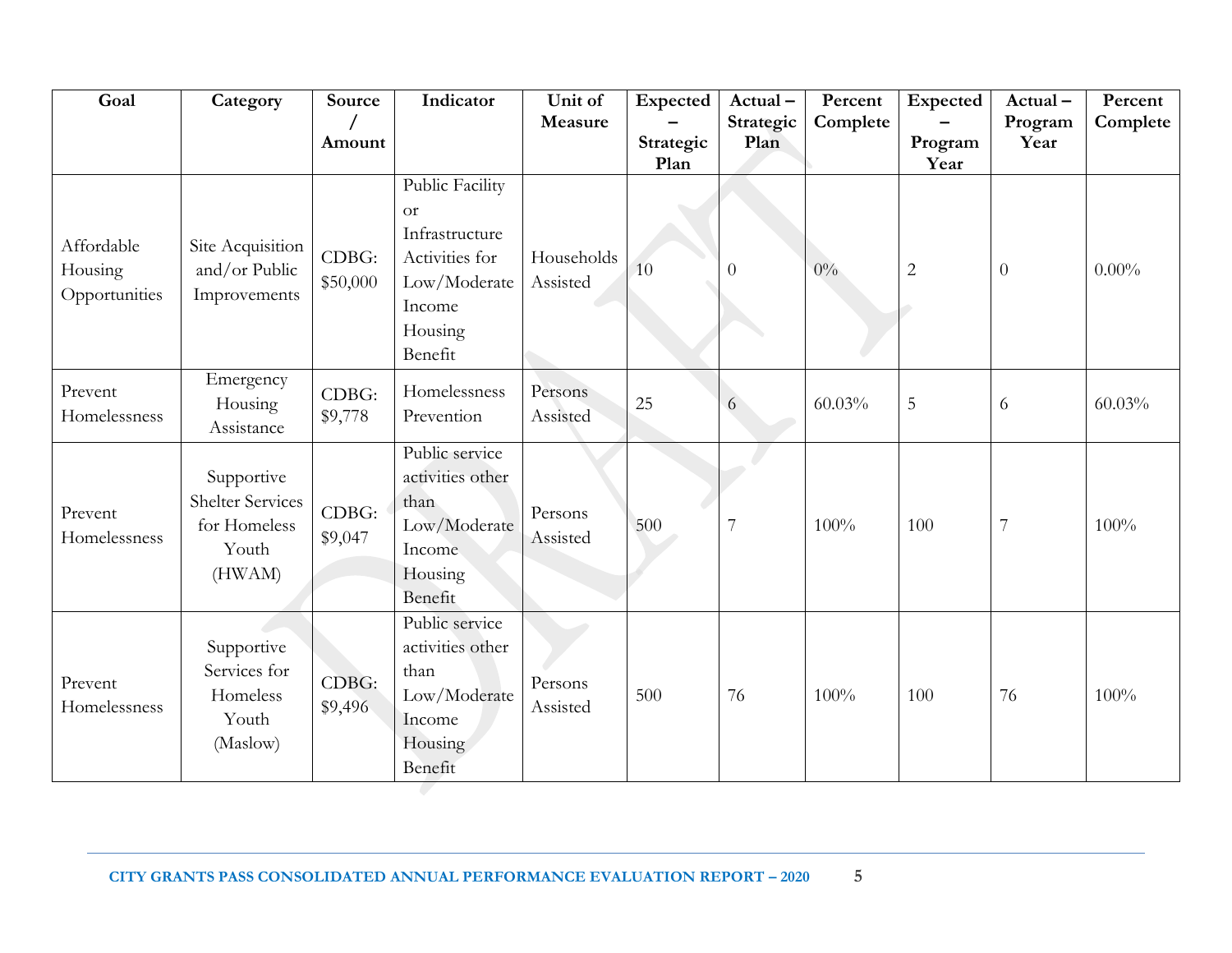| Goal                               | Category                                                          | Source<br>Amount | Indicator                                                                                  | Unit of<br>Measure  | Expected          | Actual-<br>Strategic<br>Plan | Percent<br>Complete | Expected        | Actual-<br>Program<br>Year | Percent<br>Complete |
|------------------------------------|-------------------------------------------------------------------|------------------|--------------------------------------------------------------------------------------------|---------------------|-------------------|------------------------------|---------------------|-----------------|----------------------------|---------------------|
|                                    |                                                                   |                  |                                                                                            |                     | Strategic<br>Plan |                              |                     | Program<br>Year |                            |                     |
| Prevent<br>Homelessness            | Homeless<br>Support Mobile<br>Kitchen<br>(St. Vincent de<br>Paul) | CDBG:<br>\$9,496 | Public service<br>activities other<br>than<br>Low/Moderate<br>Income<br>Housing<br>Benefit | Persons<br>Assisted | 500               | 4,435                        | 100%                | 100             | 4,435                      | 100%                |
| Support<br>Economic<br>Development | Microenterprise<br>education<br>assistance                        | CDBG:<br>\$20000 | Public service<br>activities other<br>than<br>Low/Moderate<br>Income<br>Housing<br>Benefit | Persons<br>Assisted | 300               | $\overline{0}$               | $0\%$               | 60              | 6                          | 44.73%              |
| Support<br>Economic<br>Development | Daycare<br>Assistance<br>Microenterprise                          | CDBG:<br>\$3000  | Public service<br>activities other<br>than<br>Low/Moderate<br>Income<br>Housing<br>Benefit | Persons<br>Assisted | 10                | $\theta$                     | $0\%$               | $\overline{c}$  | $\boldsymbol{0}$           | $0.00\%$            |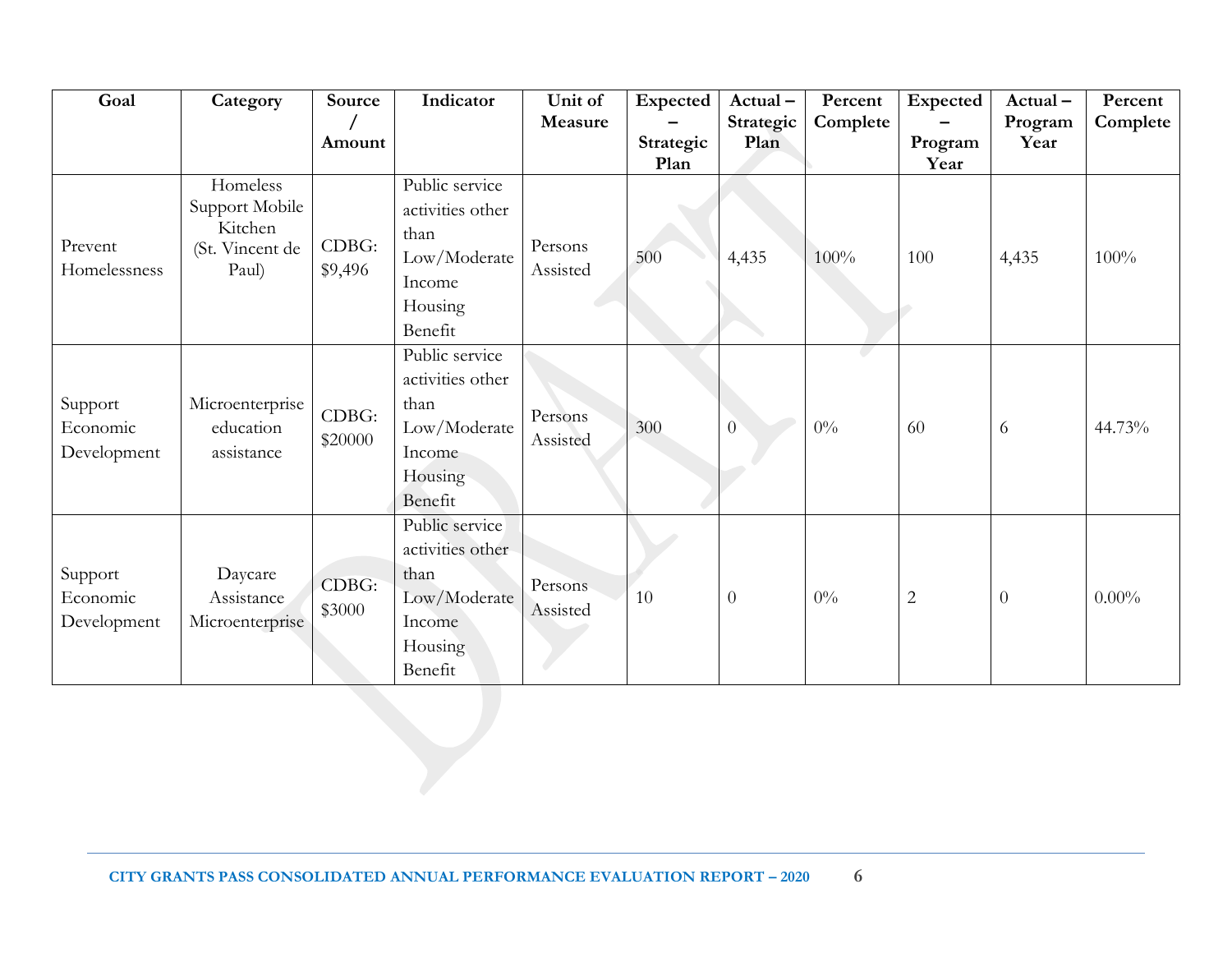| Goal                                                   | Category                                     | Source           | Indicator                                                                                  | Unit of                       | Expected          | Actual-           | Percent  | Expected        | Actual-         | Percent  |
|--------------------------------------------------------|----------------------------------------------|------------------|--------------------------------------------------------------------------------------------|-------------------------------|-------------------|-------------------|----------|-----------------|-----------------|----------|
|                                                        |                                              | Amount           |                                                                                            | Measure                       | Strategic<br>Plan | Strategic<br>Plan | Complete | Program<br>Year | Program<br>Year | Complete |
| Support<br>Economic<br>Development                     | Teen Training<br>Youth Services              | CDBG:<br>\$9,497 | Public service<br>activities other<br>than<br>Low/Moderate<br>Income<br>Housing<br>Benefit | Persons<br>Assisted           | 500               | 34                | 100%     | 75              | 34              | 100%     |
| Support<br>Economic<br>Development                     | Makerspace<br>Tuition<br>Assistance          | CDBG:<br>\$25000 | Public service<br>activities other<br>than<br>Low/Moderate<br>Income<br>Housing<br>Benefit | Persons<br>Assisted           | 50                | $\overline{0}$    | $0\%$    | 10              | $\overline{0}$  | $0.00\%$ |
| Public<br>Facilities and<br><b>ADA</b><br>Improvements | Public Facilities<br>and ADA<br>Improvements | CDBG:<br>\$60000 | Public service<br>activities other<br>than<br>Low/Moderate<br>Income<br>Housing<br>Benefit | <b>Facilities</b><br>Assisted | 200               | $\boldsymbol{0}$  | $0\%$    | 25              |                 | 24.77%   |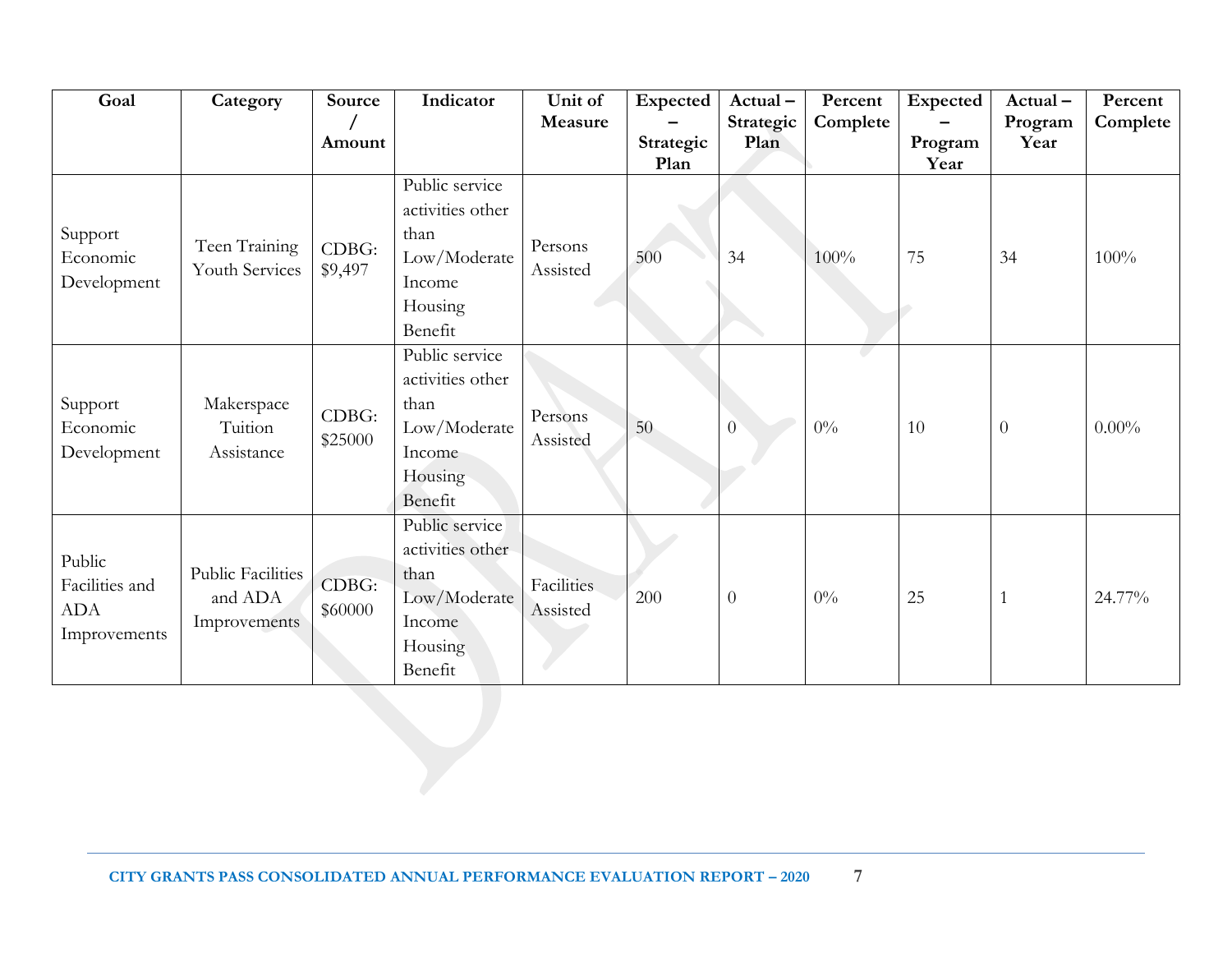| Goal                                          | Category                                                           | Source              | Indicator                                                                                  | Unit of<br>Measure     | <b>Expected</b>   | Actual-<br>Strategic | Percent<br>Complete | Expected        | Actual-<br>Program | Percent<br>Complete |
|-----------------------------------------------|--------------------------------------------------------------------|---------------------|--------------------------------------------------------------------------------------------|------------------------|-------------------|----------------------|---------------------|-----------------|--------------------|---------------------|
|                                               |                                                                    | Amount              |                                                                                            |                        | Strategic<br>Plan | Plan                 |                     | Program<br>Year | Year               |                     |
| Support<br>Economic<br>Development            | Special<br>Economic<br>Development<br>Services (Youth<br>Pathways) | CDBG:<br>\$15450    | Public service<br>activities other<br>than<br>Low/Moderate<br>Income<br>Housing<br>Benefit | Persons<br>Assisted    | 50                | $\theta$             | $0\%$               | 10              | $\overline{0}$     | $0.00\%$            |
| Support<br>Economic<br>Development            | Welcome<br>Home Oregon                                             | CDBG:<br>\$8879     | Public service<br>activities other<br>than<br>Low/Moderate<br>Income<br>Housing<br>Benefit | Persons<br>Assisted    | 10                | $\overline{9}$       | 11.83%              | 10              | 9                  | 11.83%              |
| Neighborhood<br>Blight                        | Neighborhood<br>Blight<br>Remediation                              | CDBG:<br>\$0        | Public service<br>activities other<br>than<br>Low/Moderate<br>Income<br>Housing<br>Benefit | Households<br>Assisted | $\overline{2}$    | $\overline{0}$       | $0\%$               | $\theta$        | $\boldsymbol{0}$   | $0.00\%$            |
| General<br>Program<br>Administration<br>Costs | Non-Housing                                                        | $CDBG$ :<br>\$50000 | Other                                                                                      |                        | \$250000          | \$0                  | 50.89%              | \$50000         | \$25,448.64        | 50.89%              |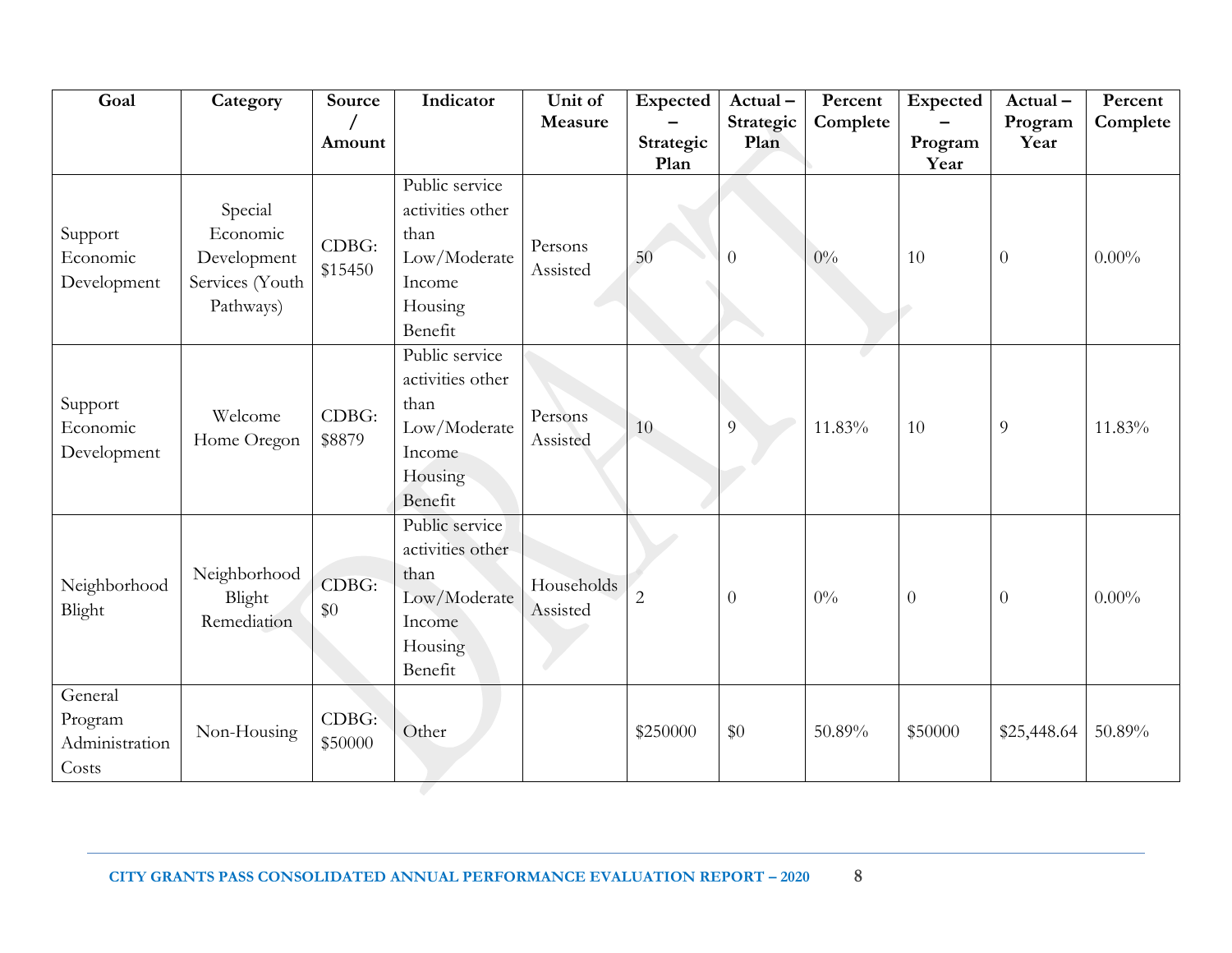| Goal                                                        | Category                                                   | Source           | Indicator                                                                                  | Unit of<br>Measure  | <b>Expected</b>   | Actual-<br>Strategic | Percent<br>Complete | Expected        | Actual-<br>Program | Percent<br>Complete |
|-------------------------------------------------------------|------------------------------------------------------------|------------------|--------------------------------------------------------------------------------------------|---------------------|-------------------|----------------------|---------------------|-----------------|--------------------|---------------------|
|                                                             |                                                            | Amount           |                                                                                            |                     | Strategic<br>Plan | Plan                 |                     | Program<br>Year | Year               |                     |
|                                                             | PY2019                                                     |                  |                                                                                            |                     |                   |                      |                     |                 |                    |                     |
| Prevent<br>Homelessness                                     | Emergency<br>Housing<br>Assistance                         | CV:<br>\$124,941 | Homelessness<br>Prevention                                                                 | Persons<br>Assisted | $\overline{0}$    | $\overline{0}$       | $0\%$               | 5               | 108                | 74.28%              |
| Prevent<br>Homelessness                                     | PY2019<br>Homeless<br>Youth Services<br>(HWAM)<br>(Maslow) | CV:<br>\$85,600  | Public service<br>activities other<br>than<br>Low/Moderate<br>Income<br>Housing<br>Benefit | Persons<br>Assisted | $\overline{0}$    | $\overline{0}$       | $0\%$               | 250             | 490                | 96.91%              |
| Non-housing<br>CD Create<br>Suitable Living<br>Environments | PY2019<br>Womens Crisis<br>Support Team                    | CV:<br>\$35,000  | Public service<br>activities other<br>than<br>Low/Moderate<br>Income<br>Housing<br>Benefit | Persons<br>Assisted | 0                 | $\overline{0}$       | $0\%$               | 50              | 197                | 55.26%              |
| Non-housing<br>CD Create<br>Suitable Living<br>Environments | PY2019<br>Options                                          | CV:<br>\$20,000  | Public service<br>activities other<br>than<br>Low/Moderate<br>Income<br>Housing<br>Benefit | Persons<br>Assisted | $\overline{0}$    | $\overline{0}$       | $0\%$               | 100             | 6,235              | 100%                |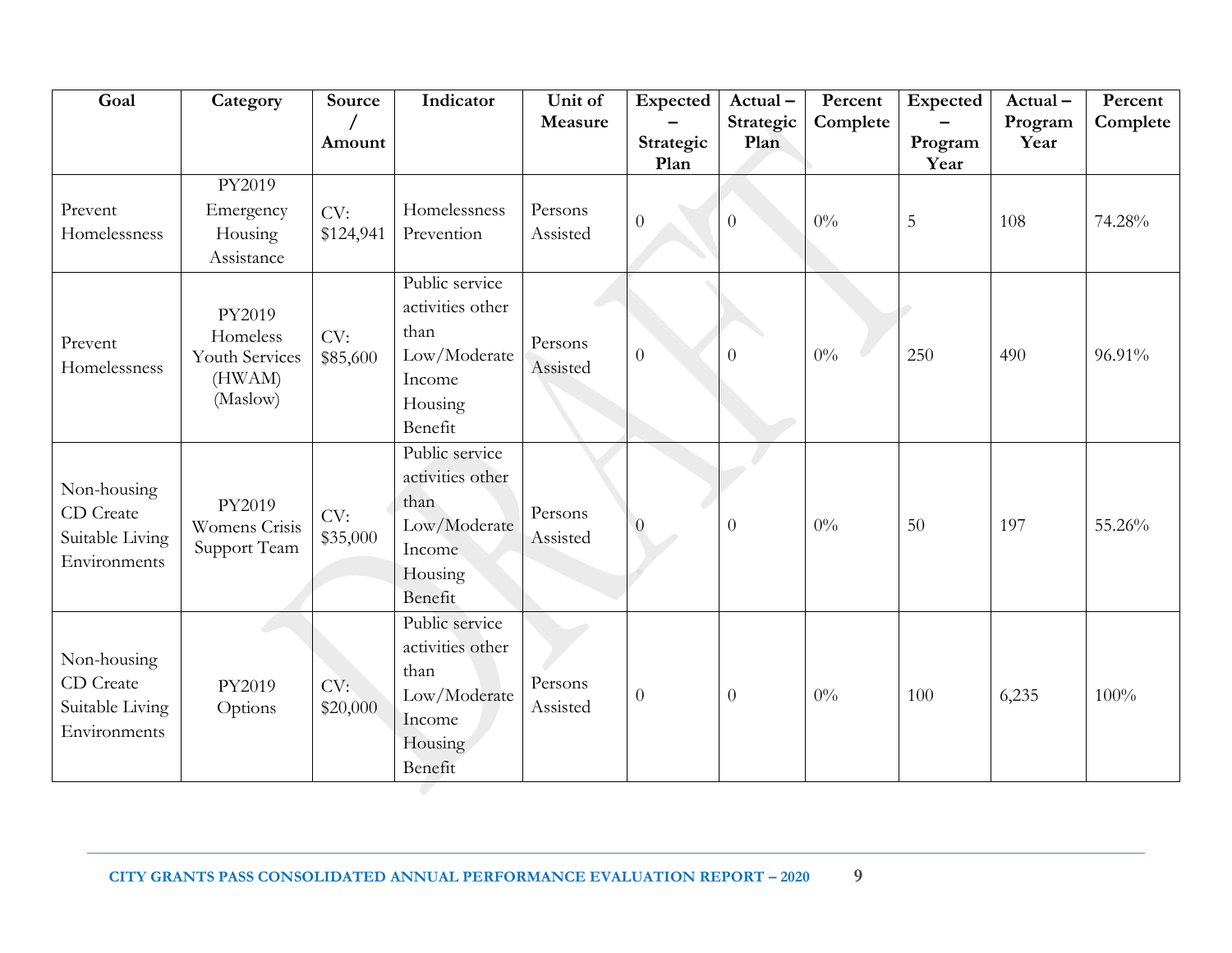| Goal                                                  | Category                            | Source<br>Amount | Indicator                                                                                  | Unit of<br>Measure  | <b>Expected</b><br>Strategic | Actual-<br>Strategic<br>Plan | Percent<br>Complete | Expected<br>Program | Actual-<br>Program<br>Year | Percent<br>Complete |
|-------------------------------------------------------|-------------------------------------|------------------|--------------------------------------------------------------------------------------------|---------------------|------------------------------|------------------------------|---------------------|---------------------|----------------------------|---------------------|
|                                                       |                                     |                  |                                                                                            |                     | Plan                         |                              |                     | Year                |                            |                     |
| Prevent<br>Homelessness                               | PY2019<br>Senior Meals<br>on Wheels | CV:<br>\$13,000  | Public service<br>activities other<br>than<br>Low/Moderate<br>Income<br>Housing<br>Benefit | Persons<br>Assisted |                              | $\theta$                     | $0\%$               | 100                 | 145                        | 100%                |
| Non-housing<br>CD Create<br>Economic<br>Opportunities | PY2019<br>Welcome<br>Home Oregon    | CV:<br>\$7,000   | Public service<br>activities other<br>than<br>Low/Moderate<br>Income<br>Housing<br>Benefit | Persons<br>Assisted | $\overline{0}$               | $\overline{0}$               | $0\%$               | 5                   | 26                         | 34.66%              |
| Non-housing<br>CD Create<br>Economic<br>Opportunities | PY2019<br><b>YMCA</b>               | CV:<br>\$81,728  | Public service<br>activities other<br>than<br>Low/Moderate<br>Income<br>Housing<br>Benefit | Persons<br>Assisted | $\theta$                     | $\boldsymbol{0}$             | $0\%$               | 100                 | 26                         | 100%                |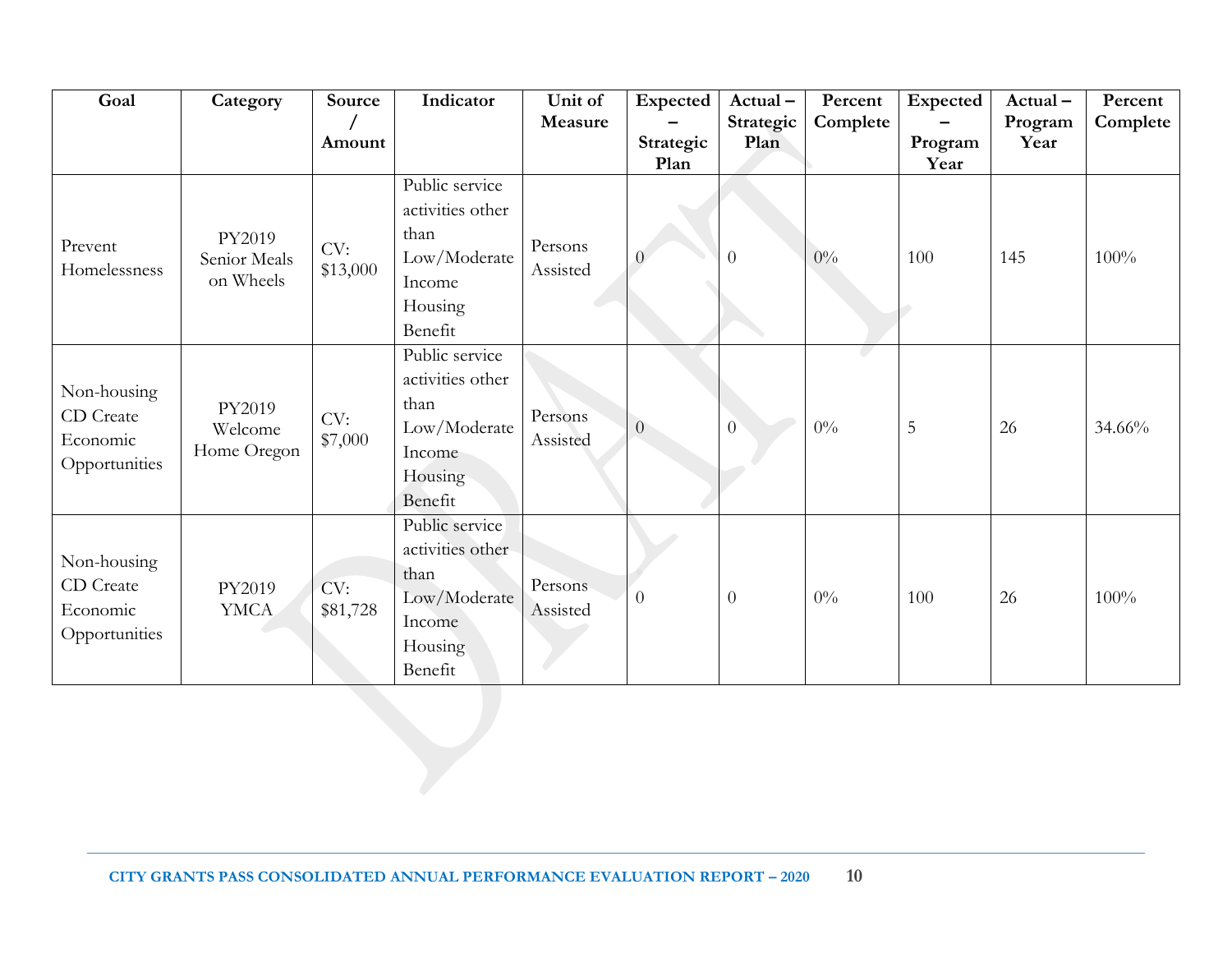| Goal                               | Category                                  | Source<br>Amount | Indicator                                                                                  | Unit of<br>Measure  | Expected<br>Strategic<br>Plan | $Actual -$<br>Strategic<br>Plan | Percent<br>Complete | Expected<br>Program<br>Year | $Actual -$<br>Program<br>Year | Percent<br>Complete |
|------------------------------------|-------------------------------------------|------------------|--------------------------------------------------------------------------------------------|---------------------|-------------------------------|---------------------------------|---------------------|-----------------------------|-------------------------------|---------------------|
| Support<br>Economic<br>Development | PY2019<br>Teen Training<br>Youth Services | CV:<br>\$105,600 | Public service<br>activities other<br>than<br>Low/Moderate<br>Income<br>Housing<br>Benefit | Persons<br>Assisted |                               |                                 | $0\%$               | 200                         | 296                           | 93.53%              |

**Table 1 - Accomplishments – Program Year & Strategic Plan to Date**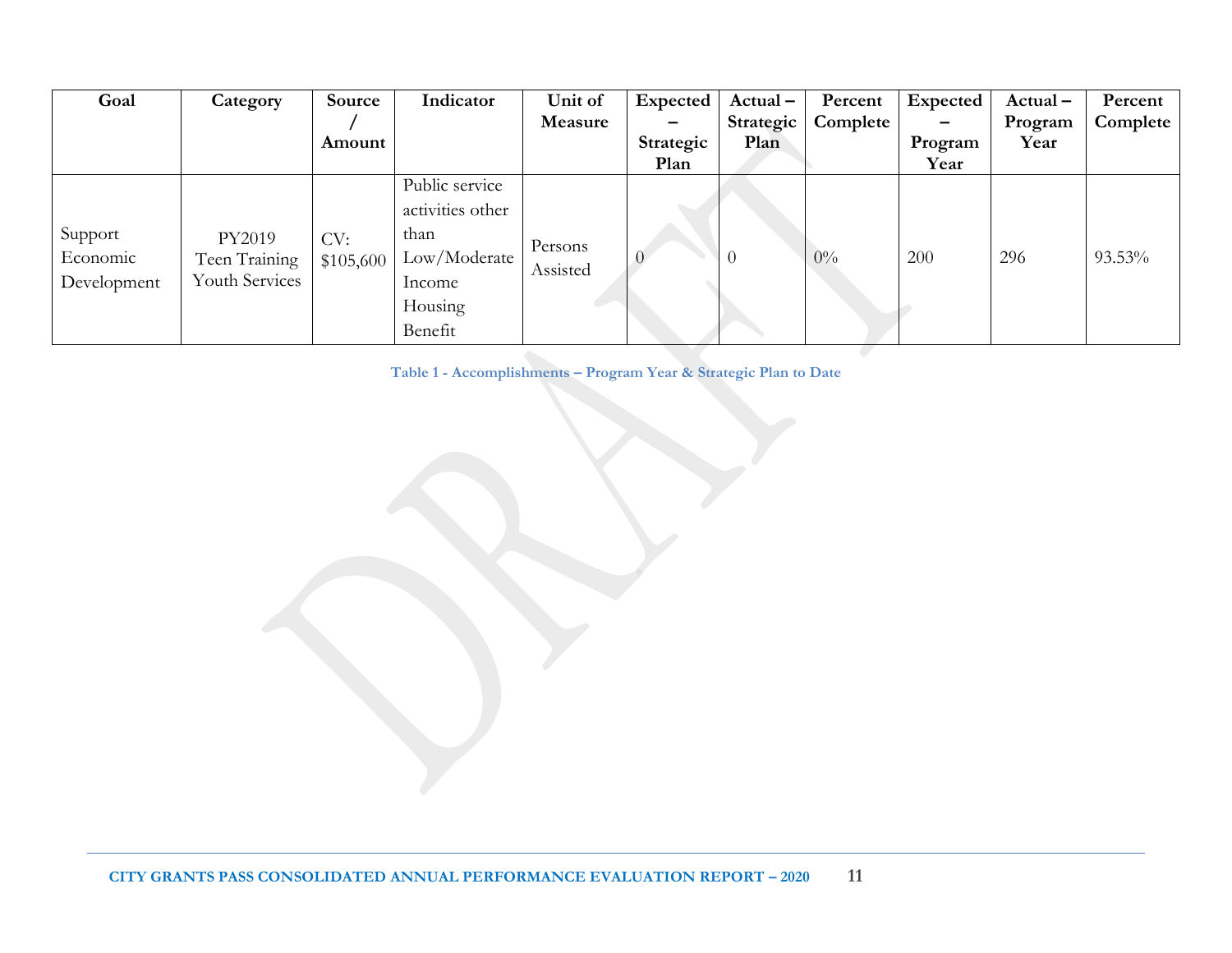### **Assess how the jurisdiction's use of funds, particularly CDBG, addresses the priorities and specific objectives identified in the plan, giving special attention to the highest priority activities identified.**

The City of Grants Pass has allocated funding to address the Consolidated Plan priorities and objectives in the PY2020 Action Plan as listed below.

- 1. Homeowner/Rental Weatherization and Energy Efficiency: The Consolidated Plan identified the need to improve housing affordability, specifically through strategic weatherization upgrades aimed at reducing on-going utility bills, as a high priority. The City partnered with UCAN to implement this program, as this organization currently manages a weatherization program in connection with local utility providers and the Department of Energy. Limited use of this program was experienced during prior program years, and with the pandemic the activity was not implemented during the PY2020. Reallocating past years funds is being discussed with help from the new Housing Specialist who is researching other avenues to use the funds. A Substantial Amendment is planned for the Spring of PY2022 to reallocate these funds to another more active activity.
- 2. Homeowner Rehabilitation/ADA Improvements: The Consolidated Plan identified the need to improve housing affordability, specifically through strategic rehabilitation projects aimed at addressing unmet rehabilitation needs for qualified LMI homeowners. These needs are above and beyond those that can be addressed through the weatherization program, and include repairs to the building envelope (roofing, siding, windows, etc.), systems (electrical, plumbing, HVAC, etc.), and the removal of architectural barriers. Preliminary work on this activity occurred during PY2017, but no funds were expended. A few funds were expended for rehabilitation projects in PY2020, namely rehabilitation of two public facilities for Family Solutions. Both projects utilized prior years funds for the rehabs.
- 3. Site Acquisition/Site Improvements: The Consolidated Plan identified the need to provide additional affordable housing units, and the strategic plan called for the use of program funds to either acquire a suitable site for the development of units, or the use of program funds to assist with necessary public infrastructure improvements to facilitate the development of affordable units. The City has a current project with Habitat for Humanity of Grants Pass in the development of additional housing. Program funds are being allocated to Habitat for Humanity to install required frontage improvement. Development of the properties is in development stage and will be using some CDBG funds for the frontage improvements at the time public improvements are developed.
- 4. Emergency Housing Assistance: The Consolidated Plan identified the need to provide short-term financial assistance to those at risk of homelessness or the loss of utility services as a high priority to the community. The City partnered with the United Community Action Network (UCAN) to implement this program via UCAN's existing assistance network. It was estimated that the funds allocated to this activity would provide 5 individuals with short-term assistance; ultimately, the activity assisted 6 individuals for the program year and 108 individuals with COVID-19 funds. The activity has some remaining COVID-19 funds and some regular PY2020 funds. The regular PY2020 funds were expended after September 30, 2021 and will be reported in the PY2021 CAPER. The final COVID-19 funds were expended after September 30, 2021 and will be reported in the PY2021 CAPER.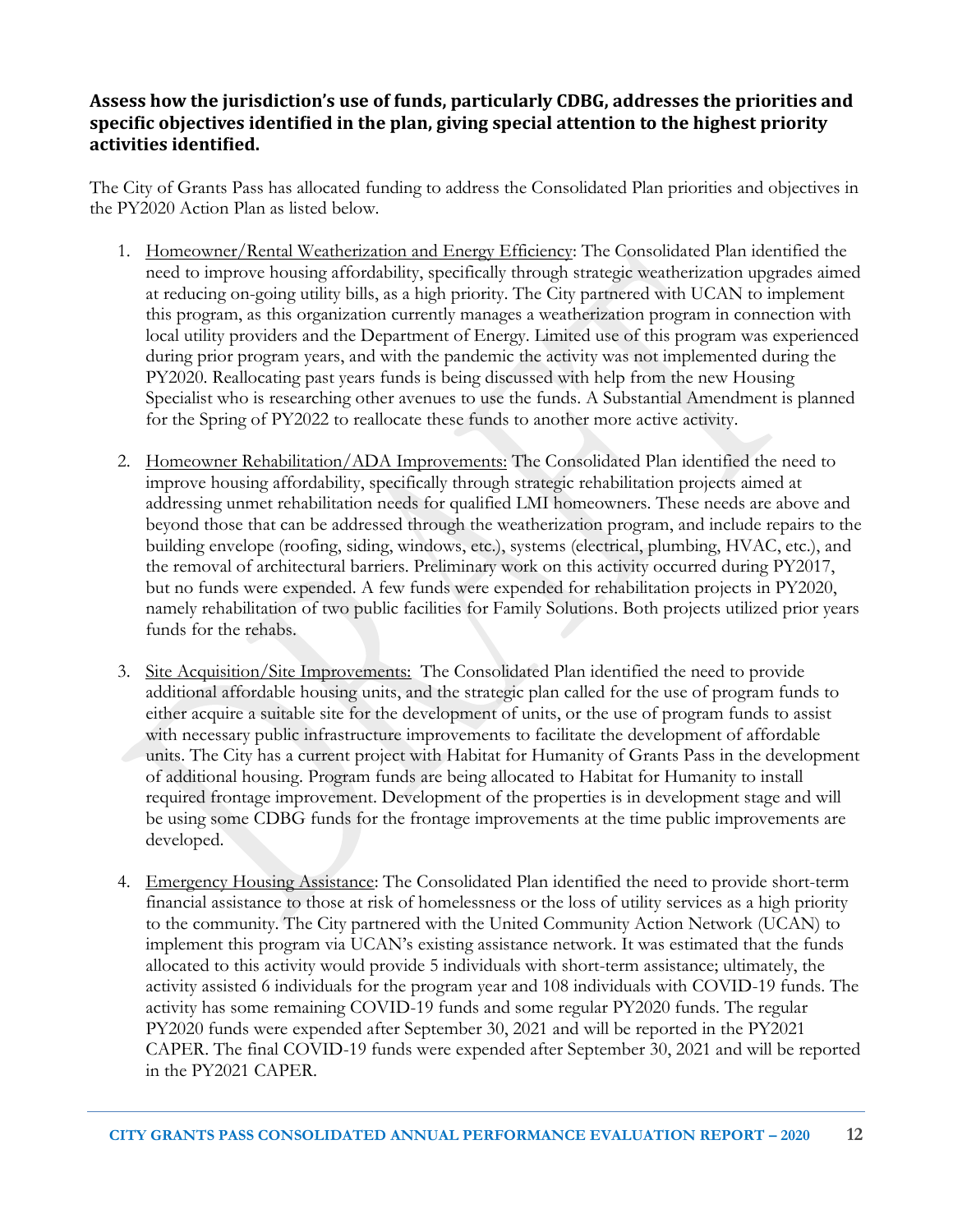- 5. Hearts With a Mission (operations): The Consolidated Plan identified the need to provide assistance to community youth who are currently homeless or at risk of becoming homeless. Hearts With a Mission (HWAM), a Medford-based non-profit that is licensed by the State of Oregon as a Child Caring Agency to provide services for homeless, runaway, and transitional living youth, ages 10-17, opened their homeless youth shelter in Grants Pass during PY2016. As part of a reprogramming in PY2019, the shelter became a Transitional Living Program (TLP) operation helping foster youths have a safe place to live after they turn 18 years of age and are released from the state foster care program. This allows only a few youths to live at the house and explains the decrease in numbers as first reported for PY2020. As a shelter for homeless youths of all ages, the shelter housed more than 150 homeless youths in a given year. With the new TLP program, the youths will be between the ages of 18-22 and residency will be in lower numbers with longer stays. PY2020 sheltered 7 youths and combined with Maslow, helped support some of the 490 youths during the pandemic. HWAM expended all their CV funds and regular PY 2020 funds.
- 6. Maslow Project (operations): The Consolidated Plan identified the need to provide assistance to community youth who are currently homeless or at risk of becoming homeless. The Maslow Project provides school-based services for youths aged 0-21 who attend schools in Grants Pass. Maslow Project utilized PY2020 CDBG funds to provide services to homeless youth and their families in Grants Pass. Maslow supported 76 youths with PY2020 funds and combined with Hearts With A Mission supported 490 youths with COVID-19 funds. Maslow has some CV funds remaining and this will be reported in the PY2021 CAPER.
- 7. St, Vincent de Paul Mobile Kitchen: St. Vincent de Paul Mobile Kitchen became a recipient of the City's CDBG funds in PY2020. The mobile kitchen sets up in several areas within the community serving hot meals to the homeless and those who are at risk of becoming homeless. During PY2020 the mobile kitchen was located at two locations, one in the northwest area and the other in the southeast area of the city. The mobile kitchen served 4,435 individuals during PY2020 and completed using their CDBG funds by July 2020.
- 8. Microenterprise Education Assistance: The Consolidated Plan identified the provision of microenterprise education assistance as a high priority to the community. To meet this goal, the City partnered with the Small Business Development Center (SBDC) at Rogue Community College, with whom the City has worked on several similar projects in the past. The program provides a tuition waiver, funded by the City's CDBG program, to qualified LMI residents of Grants Pass. During PY2020, the SBDC provided a small amount of assistance utilizing funds from a prior program year. The pandemic closed the RCC campus in March of 2020 which closed the microenterprise activity. The college is slowly opening up and recent communication with them indicates the activity will open with distance learning. Prior year funds are available and will be used as the activity returns.
- 9. Daycare Assistance for MicroEnterprise Assistance: The Daycare Assistance activity was introduced in PY2018 in the hopes to help those Microenterprise individuals enrolled in the Microenterprise activity to have a safe place for their children while they are in training. As such the funds in the amount of \$4,000 were never utilized and the funds were re-allocated to the Microenterprise activity in PY2018. A few funds were expended during PY2020 and applied to a prior year's funds. No other funds for PY2020 were expended due to the closure of the school for the pandemic.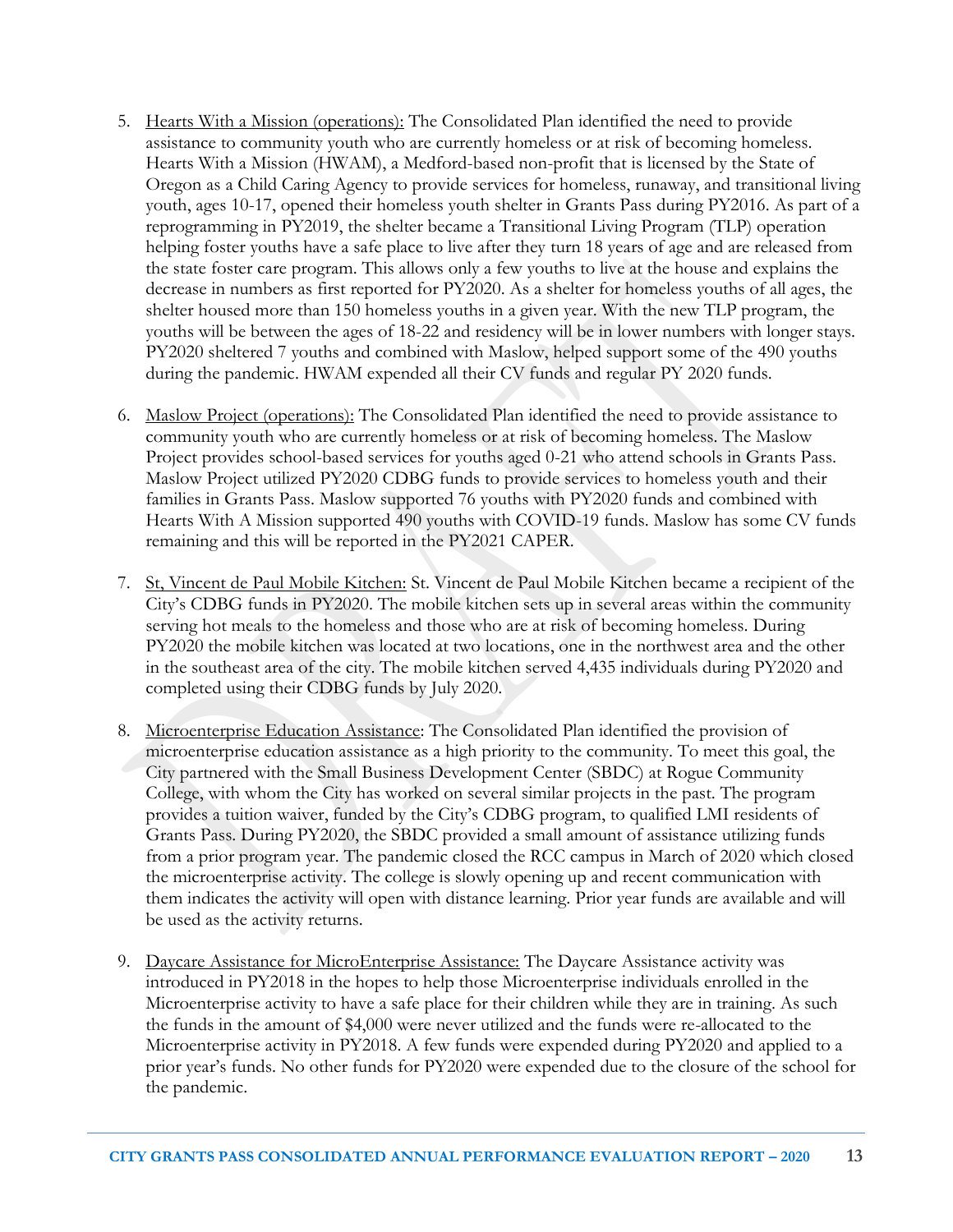- 10. Teen Training Services: The Consolidated Plan identified the need to provide targeted assistance to LMI youth in the community that will foster economic opportunities for their future. The City partnered with the Boys and Girls Club of the Rogue Valley to provide tuition assistance to qualified LMI youth interested in participating in the Club's programming, which includes the recent addition of the Be Great by 8 initiative. The Club was able to provide assistance to 34 youths during PY2020 and assisted 296 youths with COVID-19 funds. The facility re-organized their teen program during PY2019 and PY2020 due to the coronavirus. The teen program was restructured to accommodate 4th and 5th grade low income and at-risk youth with distance learning and offered a safe place to stay at the facility which continued into PY2020. The Boys & Girls Club completed their PY2020, and they have a little COVID-19 funds to expend which will be reported in PY2021 CAPER. A 2020 Community Impact Report from the club shows:
	- $*$  January 1 March 13 After School & Team Sports 511 average daily attendance with 627 youth in the Winter Basketball League
	- March 15 June 15 28,784 to-go meals with over 500 to-go meals prepared and served daily during the first few months of the pandemic
	- June 15 August 22 10-week summer program focusing on enhancing cleaning protocols and safety procedures and programs focused on summer learning, socioemotional wellness, social recreation, fitness arts, STEAM – 115 youths served
	- September December distance learning support 180 youths served; all programs provided free and included virtual learning support, homework help, arts, STEAM, fitness, social recreations and socio-emotional wellness; 3 full meals and snack served daily
	- September December Fire -relief efforts for families after the Alemeda Fire; 49 families received financial support for food, rentals, gas, furniture and more with 35 youths received free programming
	- October December Team Sports 51 youths in the Fall Volleyball League and 108 youths in Flag Football League
- 11. Makerspace Tuition/Membership Assistance: This activity was first added to PY2018 and coordination with the local community college RCC began. RCC had planned on having an assigned area at the college for a Makerspace/Innovation Hub program. As the year progressed and state funds for RCC became limited, the program was initially put on hold and then in 2019 canceled. A new partner in the community has obtained funding and is in the process of renovating a facility with hopes of opening by early 2022. Usage of CDBG funds from prior years is expected to help with equipment and tuition waivers in the new facility.
- 12. Public Facilities and ADA Improvements: The Consolidated Plan identified the need to improve Public Facilities and ADA improvements, specifically through strategic rehabilitation projects aimed at addressing unmet rehabilitation needs for qualified beneficiaries. Many elements of the City's infrastructure require ADA compliance and several parks projects have been identified. No funds were expended in PY2020 due to lengthy Environmental Reviews and delays due to the coronavirus. There are projects in progress and the City plans to complete them in 2022. New areas are being identified and will be under review in the coming PY2021. A new partner, Building Together Rogue Valley, a non-profit focusing on keeping seniors in their homes with installation of ADA improvements, has several projects in the community and CDBG funds will hep support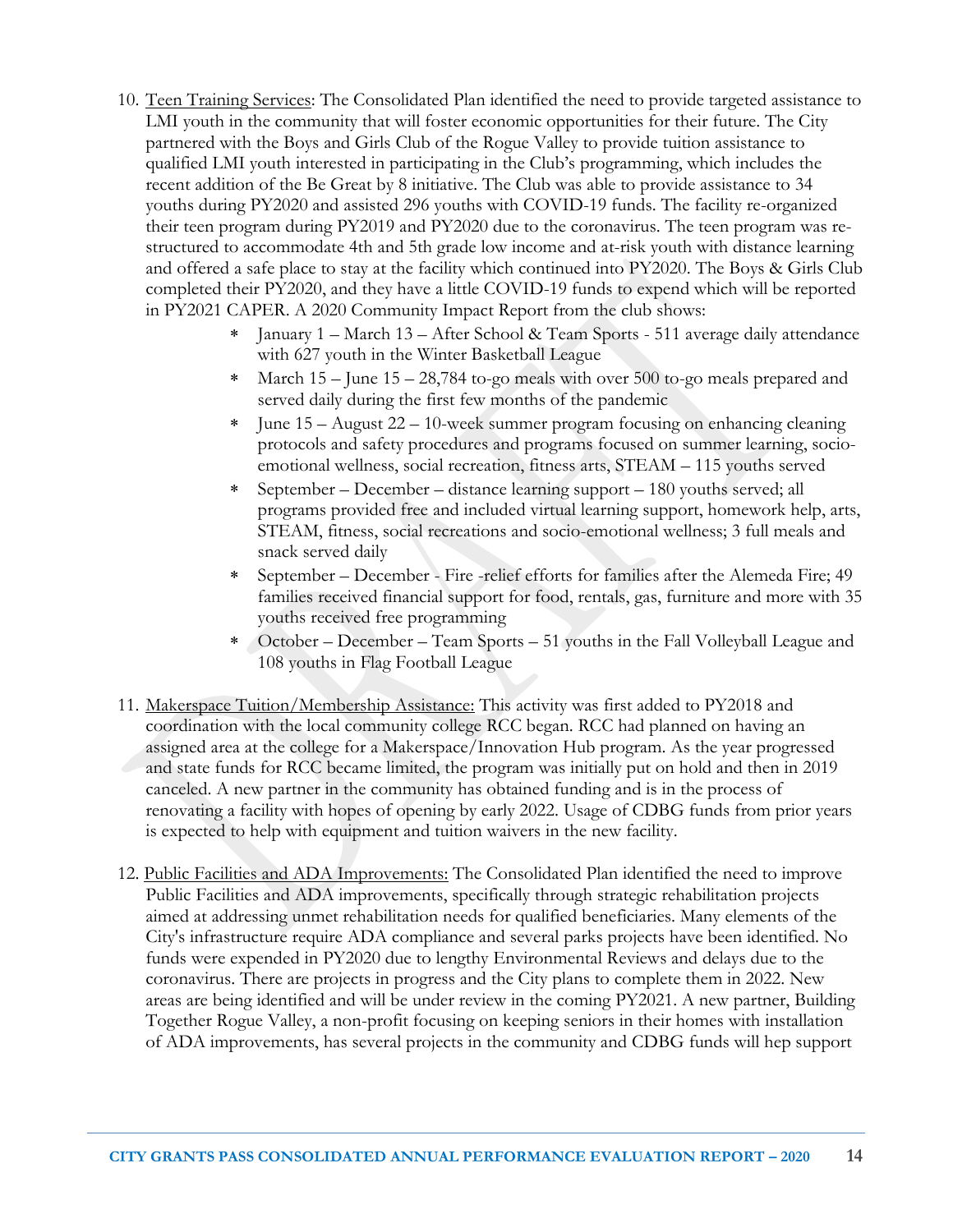those projects.

- 13. Special Economic Development: This activity was added to PY2019 to help youths in the school districts learn a vocational trade by pairing with local businesses. The City will be working closely with Youth Pathways to bring this project to fruition. The project will also be helping the youth incarcerated in the City juvenile detention with classes designed to bring vocational trades helping them find stability upon release. The pandemic slowed this project and the City plans to continue to work with the partners to bring this project to fruition during the PY2021 and work with the schools and businesses to have a viable program helping our youths.
- 14. Welcome Home Oregon: Welcome Home Oregon received funds to help individuals transitioning from incarceration to citizenship by providing housing, basic necessities, work ready clothing, work ready IDs and other basic necessities. Their PY2020 funds are not yet depleted and will be reported in the PY2021 CAPER. Welcome Home received CV funds to help individuals transitioning from incarceration to citizenship by providing housing, basic necessities, work ready clothing, work ready IDs and other basic items helping to prepare, prevent and respond to the coronavirus. Nine (9) individuals were supported with the funds. This activity has some CV funds remaining and this will be reported in the PY2021 CAPER.
- 15. Womens Crisis Support Center CV1: The Womens Crisis Support Team received funds to help with domestic victims with shelter, basic necessities, PPEs, transportation, and other COVID related items. 109 individuals were supported with the funds. This activity completed expending COVID-19 funds after September 30, 2021 and will be reported in PY2021 CAPER.
- 16. Options CV1: Options received CV1 funds for help with telehealth and PPEs to prepare for, prevent and respond to the coronavirus. Options provided telehealth support to 6,325 individuals as well as PPEs for staff and clients. This activity is completed.
- 17. Senior Meals CV1: The Meals on Wheels program administered through RVCOG received CV1 funds and used those funds for feeding 15,100 individuals with shelf stable meal boxes which covered two meals a day for seven days. This activity is completed.
- 18. YMCA of Grants Pass CV3: The YMCA of Grants Pass received CV 3 funds to help abide with state regulations regarding COVID-19. The YMCA was the only childcare available for first responders. The YMCA continues to offer childcare services today. To meet state requirements for the COVID-19 pandemic, the YMCA made changes to all their programs to prepare for, prevent and respond to the coronavirus. The YMCA provided support to 26 individuals as well as operational supplies, PPEs, reorganizing the childcare programs, other programs and internal equipment to meet state coronavirus guidelines. This activity is completed.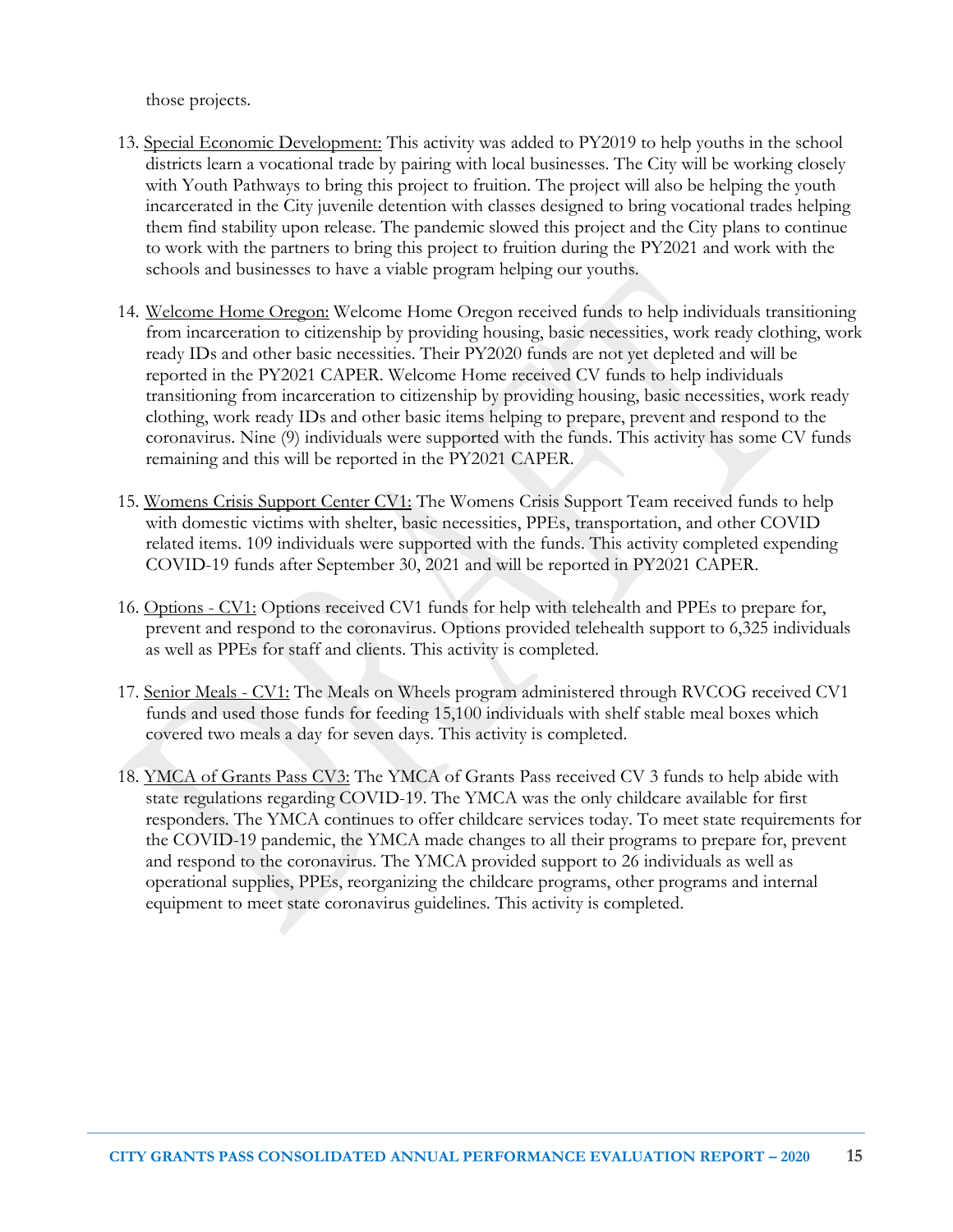# CR-10 – RACIAL AND ETHNIC COMPOSITION OF FAMILIES ASSISTED

#### **Describe the families assisted (including the racial and ethnic status of families assisted). 91.520(a)**

|                                            | <b>CDBG</b> |
|--------------------------------------------|-------------|
| White                                      | 7896        |
| <b>Black or African American</b>           | 81          |
| Asian                                      | 32          |
| American Indian or American Native         | 258         |
| Native Hawaiian or Other Pacific Islander  | 70          |
| Black/African American & White             | 67          |
| Amer Indian/Alaskan Native & Black/African |             |
| Amer                                       | 1           |
| Other Multi-racial                         | 5618        |
| Total                                      | 14023       |
| Hispanic                                   | 296         |
| Not Hispanic                               | 1372.7      |

**Table 2 – Table of assistance to racial and ethnic populations by source of funds**

#### **NOTE –** Numbers were taken from HUD Report PR23 attached

#### **Narrative**

During PY2020 the City's CDBG program served 14,023 Pass residents through its public services. Due to the pandemic, the housing rehabilitation and economic development activities were not utilized with closures of schools and business. Of those assisted, a great percentage self-identified racially as white. Ethnically, a smaller percentage of residents served identified themselves of Hispanic/Latino origin. Included within the regular count for PY2020 are numbers associated with COVID-19 funds.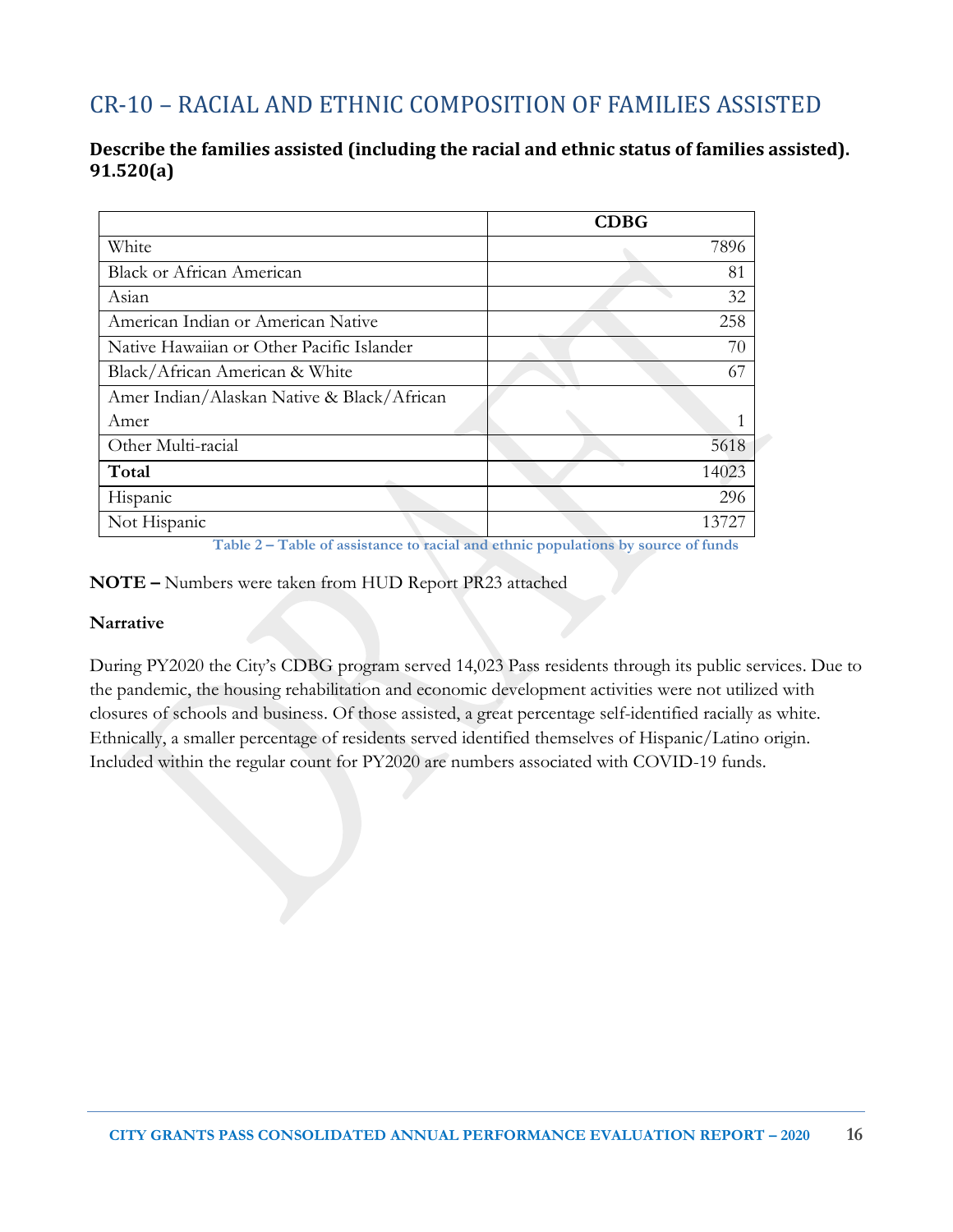# CR-15 – RESOURCES AND INVESTMENTS 91.520(a)

| Source of Funds | Source           | <b>Resources Made</b><br>Available | <b>Amount Expended</b><br>During Program Year |
|-----------------|------------------|------------------------------------|-----------------------------------------------|
| CDBG            | public – federal | 576,002                            | 209,012                                       |
| Other           | public – federal | 472,869                            | 411,035                                       |

#### **Identify the resources made available.**

**Table 3 – Table of resources made available**

#### **Narrative**

Of the \$374,611 in funds available for expenditure during PY2020, \$374,611 was allocated for activities during the program year. Of those funds allocated, the City expended \$209,012 on eligible activities between October 1, 2020 and September 30, 2021. Unexpended funds from the prior year was \$201,391 which was added to PY2020 allocated funds for a total of \$576,002 of resources made available. Of the \$472,869 funds available for COVID-19 relief, all funds were allocated for activities. Of the funds allocated for COVID-19 relief, \$411,035 of those funds are expended. The remaining funds for regular CDBG activities as well as COVID-19 relief activities are still committed to eligible activities and will be spent in the next program years.

#### **Identify the geographic distribution and location of investments.**

| <b>Target Area</b> | <b>Planned Percentage</b><br>of Allocation | <b>Actual Percentage of</b><br><b>Allocation</b> | <b>Narrative Description</b> |
|--------------------|--------------------------------------------|--------------------------------------------------|------------------------------|
| Citywide           | 100                                        | 100                                              | l arget area                 |

**Table 4 – Table of geographic distribution and location of investments**

#### **Narrative**

All CDBG funds allocated to the City are planned to be dedicated to activities that take place citywide. To achieve this, the City utilizes a low-moderate limited clientele process.

#### **Leveraging**

**Explain how federal funds leveraged additional resources (private, state and local funds), including a description of how matching requirements were satisfied, as well as how any publicly owned land or property located within the jurisdiction that were used to address the needs identified in the plan.**

The CDBG program has no requirement for a local match, and the City did not have any readily available publicly owned land or property to address the needs identified in the Consolidated Plan. That fact notwithstanding, recipients of CDBG funds from the City frequently use other resources to augment and expand programming. For example:

- The Boys and Girls Club of the Rogue Valley leveraged a total of \$16,074 in additional resources to augment funds obtained from the City.
- The Maslow Project leveraged a total of \$28,560 in additional resources to provide services for homeless youth.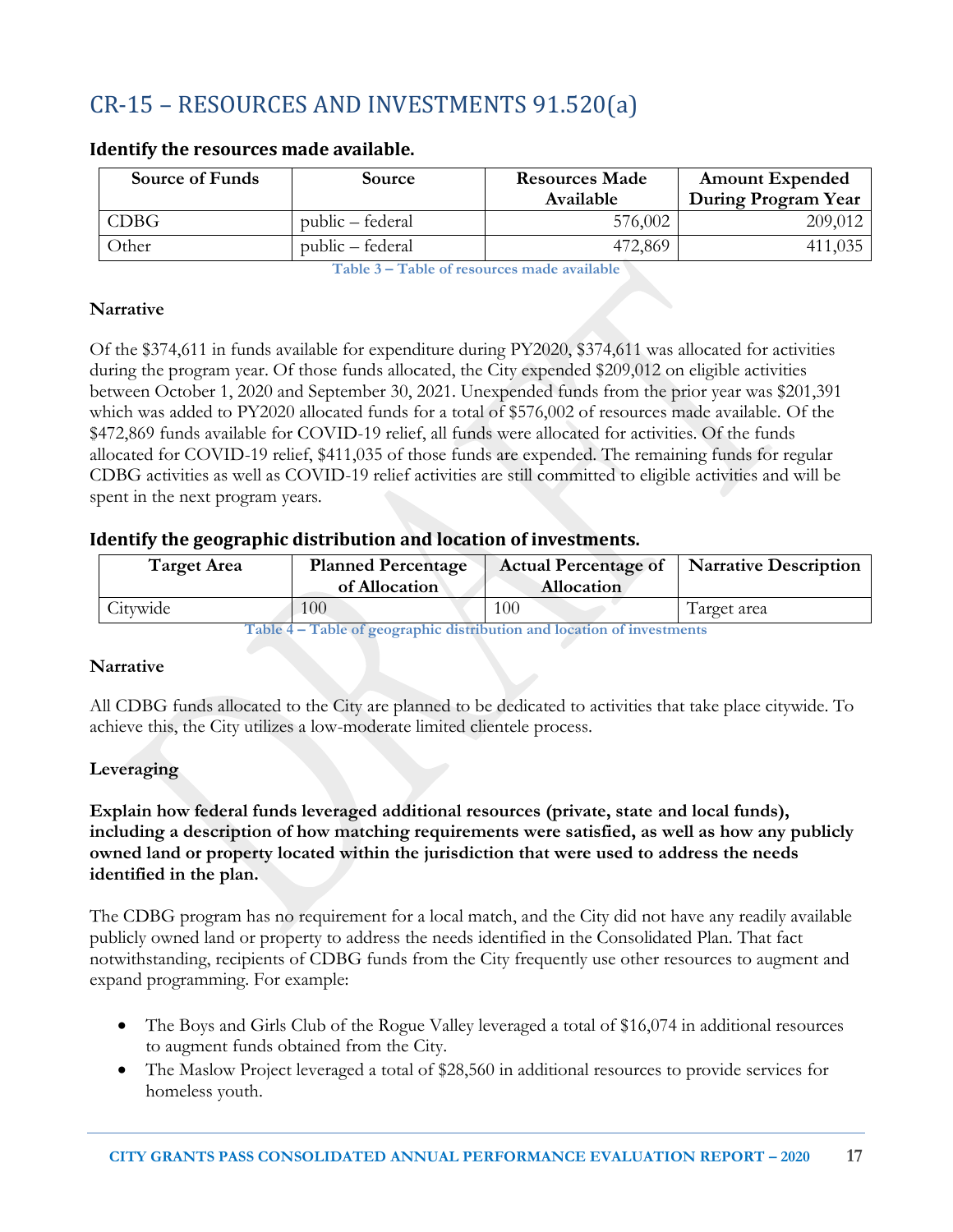• Hearts With a Mission leveraged \$51,834 in additional resources to provide services for homeless foster youth.

# CR-20 – AFFORDABLE HOUSING 91.520(b)

#### **Evaluation of the jurisdiction's progress in providing affordable housing, including the number and types of families served, the number of extremely low-income, low-income, moderate-income, and middle-income persons served.**

|                                          | <b>One-Year Goal</b> | Actual |
|------------------------------------------|----------------------|--------|
| Number of Homeless households to be      |                      |        |
| provided affordable housing units        |                      |        |
| Number of Non-Homeless households to be  |                      |        |
| provided affordable housing units        | 10                   |        |
| Number of Special-Needs households to be |                      |        |
| provided affordable housing units        |                      |        |
| Total                                    | 10                   |        |

|  |  | Table 5 – Number of households |
|--|--|--------------------------------|
|  |  |                                |

|                                        | <b>One-Year Goal</b> | Actual |
|----------------------------------------|----------------------|--------|
| Number of households supported through |                      |        |
| Rental Assistance                      | 5                    | 114    |
| Number of households supported through |                      |        |
| The Production of New Units            | $\left( \right)$     |        |
| Number of households supported through |                      |        |
| Rehab of Existing Units                | 5                    |        |
| Number of households supported through |                      |        |
| Acquisition of Existing Units          | $\left( \right)$     |        |
| Total                                  | 10                   | 114    |

**Table 6 – Number of households supported**

### **Discuss how these outcomes will impact future annual action plans.**

This year's outcomes have a direct impact on future annual action plans as the continued coronavirus pandemic delayed so many activities due to closures of schools and businesses. The City incorporated the CARES Act funds into PY2019, and COVID-19 funds continued into PY2020, thereby adding larger than normal numbers to the tracking. The partners within the community continue to overcome the obstacles of the virus by continued implementation of safety features and protecting the public but are slowly opening back up. Some activities associated with schools and economic development activities associated with businesses have been slow to return to normal; however, with more distance learning being incorporated into the school year, some activities will be using their regular funds more quickly. Most of the CARES Act Relief funds have been expended and a few will continue in PY2021. Regular PY CDBG funds from certain activities are planned to carry over into the next few annual action plans as it is expended. The City will continue to actively work on affordable housing and housing rehab projects in the upcoming project years as well as process those funds that are still to be expended.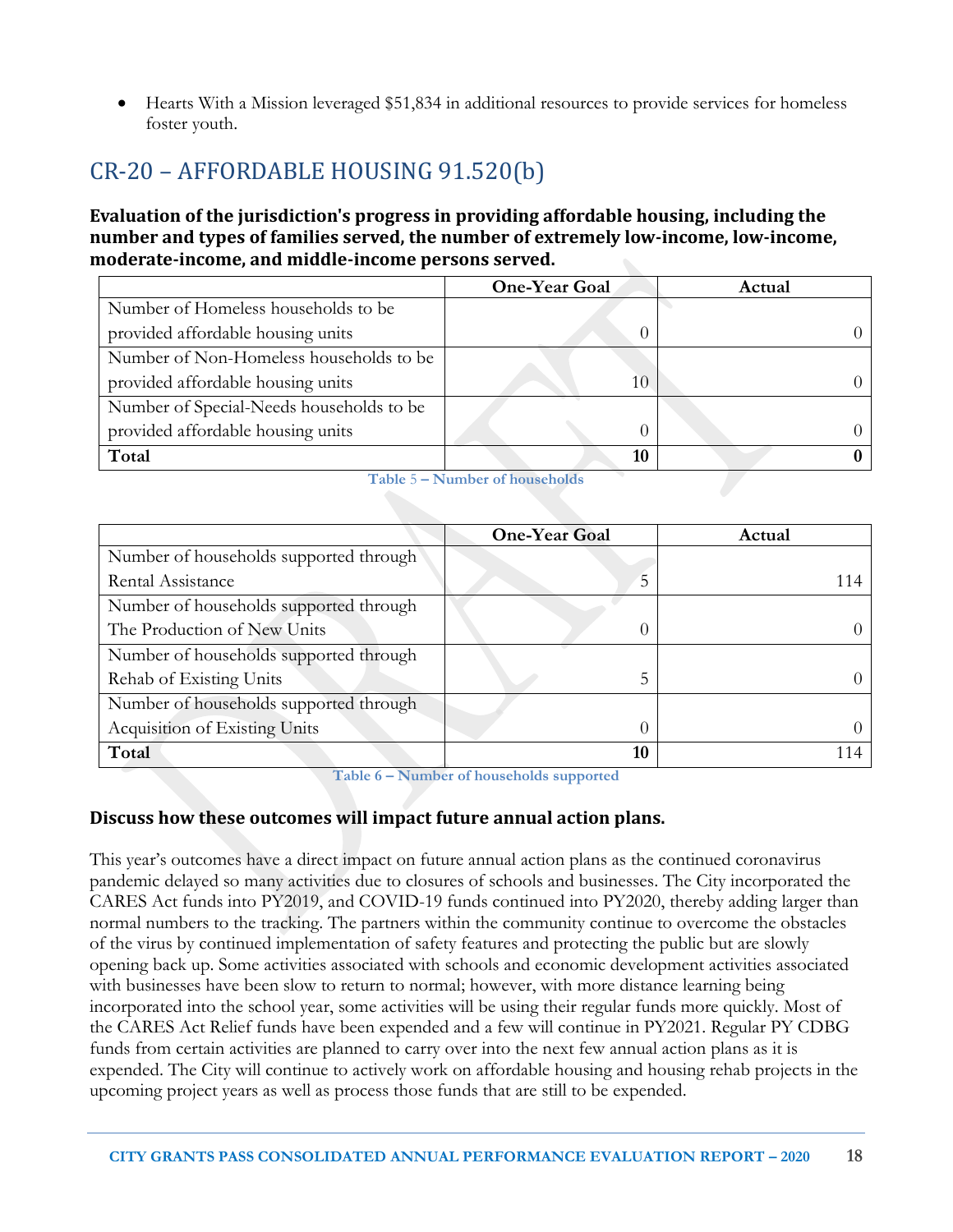**Include the number of extremely low-income, low-income, and moderate-income persons served by each activity where information on income by family size is required to determine the eligibility of the activity.**

| <b>Number of Households Served</b> | <b>CDBG</b> Actual | <b>HOME</b> Actual |
|------------------------------------|--------------------|--------------------|
| Extremely Low-income               |                    |                    |
| Low-income                         |                    |                    |
| Moderate-income                    |                    |                    |
| Total                              | 4657               |                    |

**Table 7 – Number of households served**

**NOTE –** Numbers were taken from HUD Report PR23 attached

#### **Narrative Information**

During PY2020, the City's CDBG program assisted 114 households through emergency rental assistance and/or the rehabilitation of existing income-restricted housing units. All households were classified as extremely low-, low-, or moderate-income.

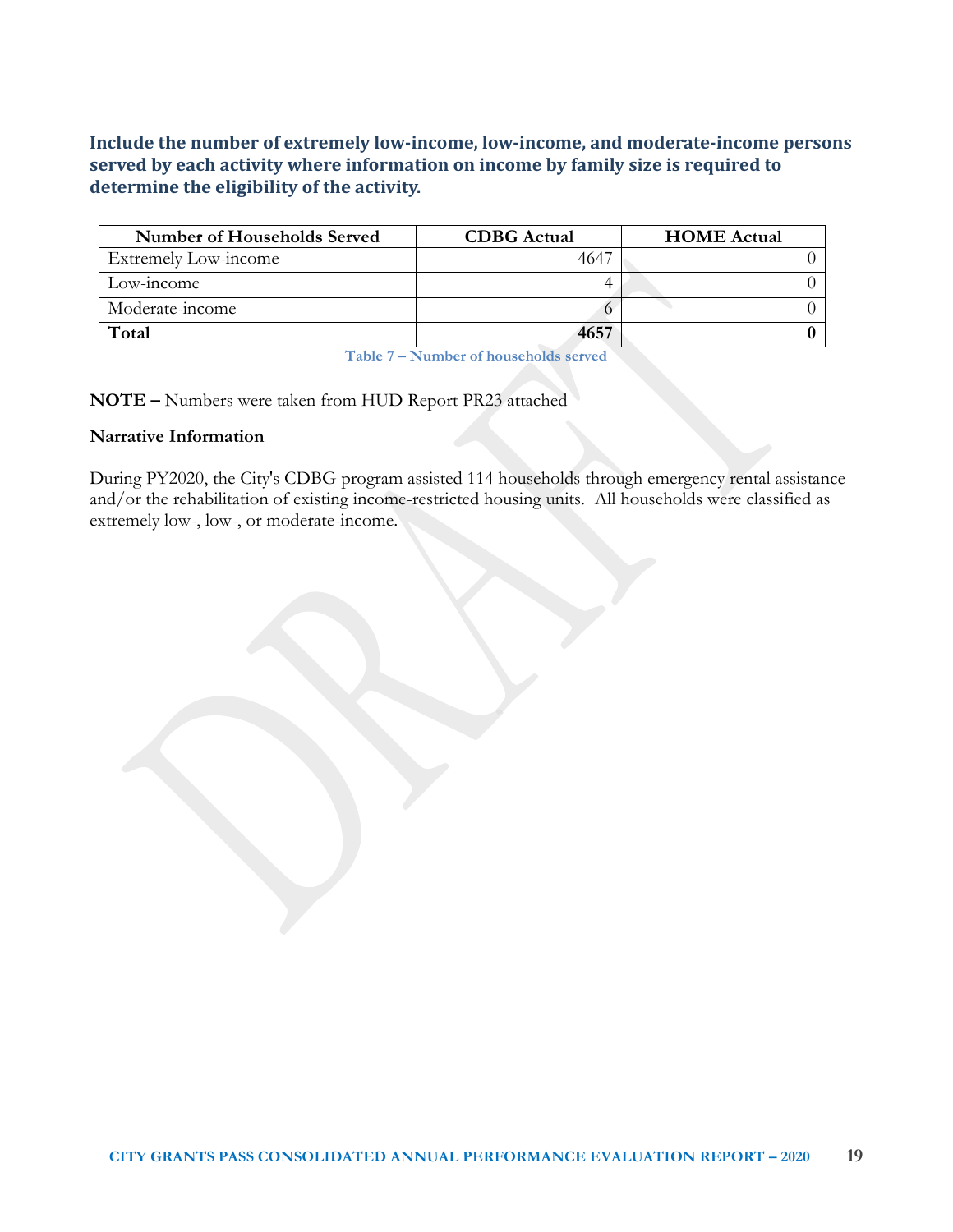# CR-25 – HOMELESS AND OTHER SPECIAL NEEDS 91.220(d,e); 91.320(d,e); 91.520(c)

### **Evaluation of the jurisdiction's progress in meeting its specific objectives for reducing and ending homelessness through:**

#### **Reaching out to homeless persons (especially unsheltered persons) and assessing their individual needs**

As described in the Consolidated Plan, the City has been working with local Continuums of Care to reach the local homeless population during PY2020. This year saw the continuation of the partnership with the Maslow Project, a local agency whose sole purpose is to reach homeless youth, aged 0-21, assessing their individual needs, and connecting them to community resources. Hearts With a Mission continued its partnership with the City to utilize CDBG funds for sheltering of foster youth ages 18-22. St. Vincent de Paul operates a mobile kitchen feeding the homeless and those at risk of becoming homeless. Welcome Home Oregon works with those individuals recently released from incarceration helping them with shelter and basic necessities, thereby preventing them from becoming homeless. The City also has been working with UCAN, an agency that works directly with homeless persons in the community, assisting with mortgage and rental assistance to prevent homelessness resulting from eviction.

#### **Addressing the emergency shelter and transitional housing needs of homeless persons**

The city has been in continued discussions with Housing Advisory Committee members, UCAN, Rogue Retreat, and other local partners to support an emergency shelter and transitional housing for local homeless persons. With City support, UCAN opened a warming shelter in 2019 for several months but has not found another site since the closure. Several options have been discussed and it is an active, ongoing process. Operations funding for a warming center is available and ready to access once a building is secured. Foundry Village, in cooperation with Rogue Retreat, recently opened a tiny house transitional community providing short-term housing and case management. It is comprised of 17 tiny homes providing the short-term housing for up to 34 people. Rogue Retreat will manage the facility. Hearts With a Mission continues to operate a local youth homeless shelter. The City provided CDBG funds to support operations at their facility. The City has also been engaged in several community conversations related to an Urban Campground project providing pallet shelters, tents, and car camping for the homeless. City Council recently authorized entering into an agreement with All Care Foundation to use a portion of its American Rescue Plan Act funding to purchase a property for the campground site. While CDBG funds were not used to help with site acquisition, the City has reached out to Rogue Retreat to offer CDBG funds for help with operations for future CDBG program years. In addition, the City is in constant communication with UCAN for avenues for a permanent emergency shelter as well as working toward development of other transitional housing for the homeless.

**Helping low-income individuals and families avoid becoming homeless, especially extremely low-income individuals and families and those who are: likely to become homeless after being discharged from publicly funded institutions and systems of care (such as health care facilities, mental health facilities, foster care and other youth facilities, and corrections programs and institutions); and, receiving assistance from public or private agencies that address housing, health, social services, employment, education, or youth needs**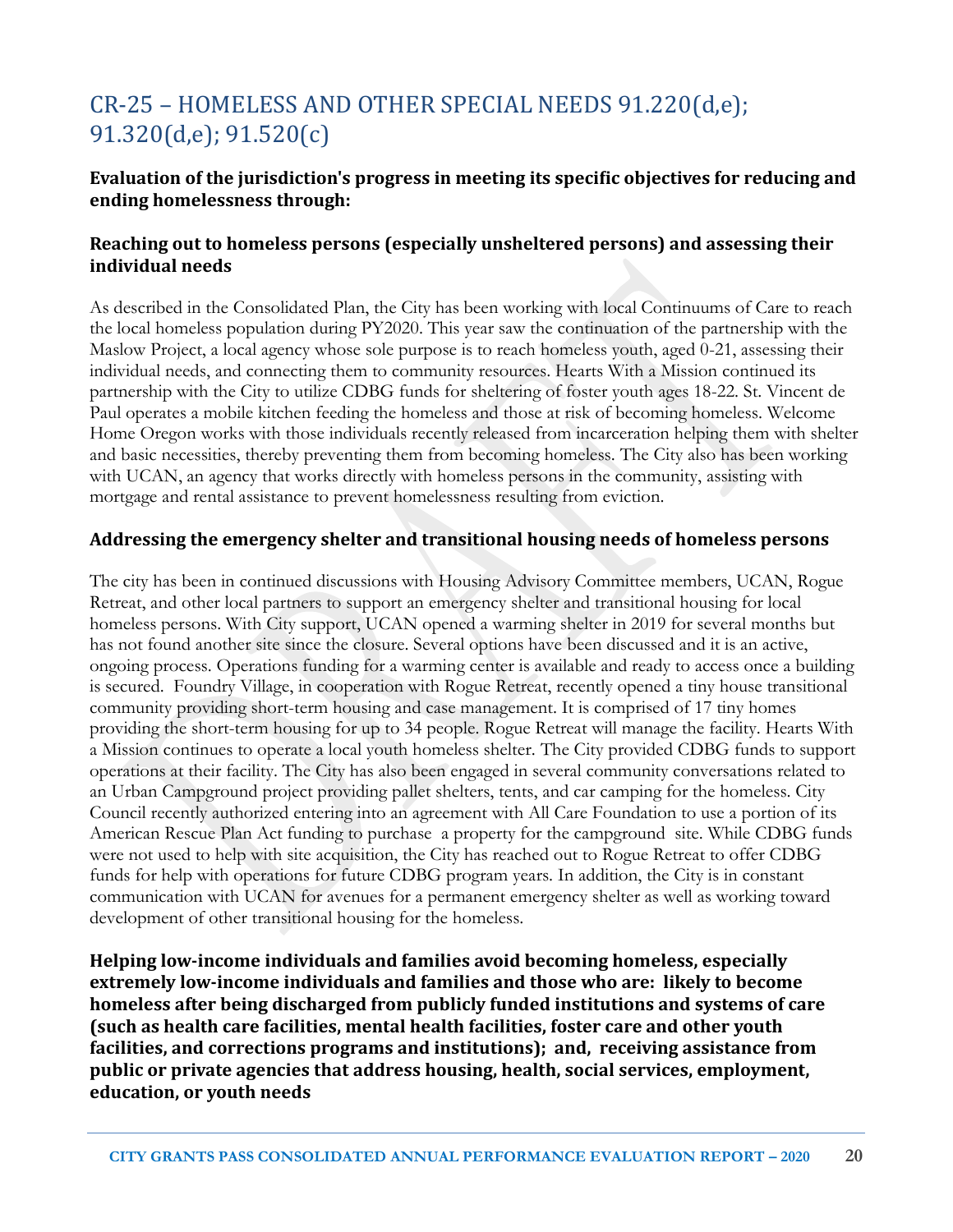The Consolidated Plan identifies the prevention of homelessness as a high priority to the community and dedicates CDBG funding to local agencies that provide emergency housing assistance to those at risk of becoming homeless. To that end, the City partnered with UCAN during PY2020 to provide emergency housing assistance to households at immediate risk of eviction or the disconnection of utilities due to financial emergencies. UCAN was able to provide assistance to 114 households and prevent the eviction or termination of utility services during the Program Year.

The City also partnered with the Maslow Project during PY2020 to provide outreach and services to homeless youth aged 0-21. With assistance from the City, Maslow Project was able to provide services to approximately 573 homeless school children during the program year. Hearts With a Mission (HWAM) provided shelter to approximately 7 homeless youth aged 18-22 years of age recently released from state foster care with their Transitional Living Program.

Welcome Home Oregon provided support for approximately 35 individuals recently released form incarceration providing shelter and basic necessities to keep the individuals housed, fed and help with job placements.

Other than the above mentioned, the City does not have any additional information on individuals that are or have been discharged from publicly funded institutions, nor does the City have any other direct information regarding those who are receiving assistance from public or private agencies.

#### **Helping homeless persons (especially chronically homeless individuals and families, families with children, veterans and their families, and unaccompanied youth) make the transition to permanent housing and independent living, including shortening the period of time that individuals and families experience homelessness, facilitating access for homeless individuals and families to affordable housing units, and preventing individuals and families who were recently homeless from becoming homeless again**

The Consolidated Plan identifies the need for transitional housing as a high priority. No resources were dedicated during PY2020 to directly provide transitional housing opportunities. Resources were dedicated to providing additional access to the Hearts With a Mission shelter for homeless foster youths and the Maslow Project enabling the funds to be used for homeless youth and their families to find shelter. Funds were allocated to the Womens Crisis Support Team helping victims of domestic violence with their shelter. Working with UCAN CDBG funds were used for subsistence payments for mortgage and rental helping to keep individuals in their homes. UCAN used COVID-19 funds to pay utilities bills, food bills and other basic necessities during the pandemic as was allowed by HUD.

As mentioned earlier the City supported the development of a tiny homes transitional community, Foundry Village, to shelter the homeless in the community. An Urban Campground project is in development to provide an area for a tent community for the homeless.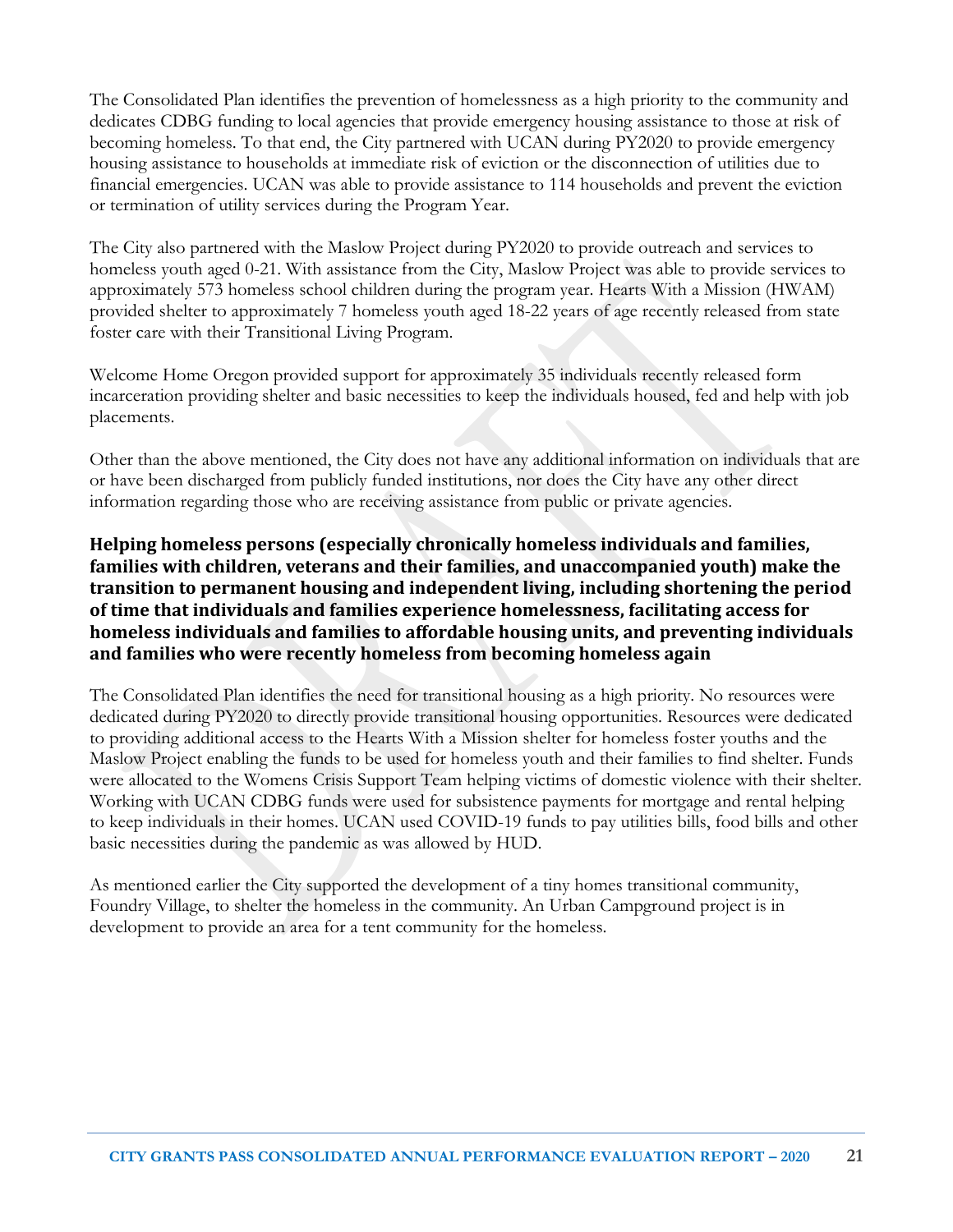# CR-30 – PUBLIC HOUSING 91.220(h); 91.320(j)

## **Actions taken to address the needs of public housing**

There is no public housing in Grants Pass and no activities associated with public housing are included within the Consolidated Plan.

### **Actions taken to encourage public housing residents to become more involved in management and participate in homeownership**

N/A

### **Actions taken to provide assistance to troubled PHAs**

N/A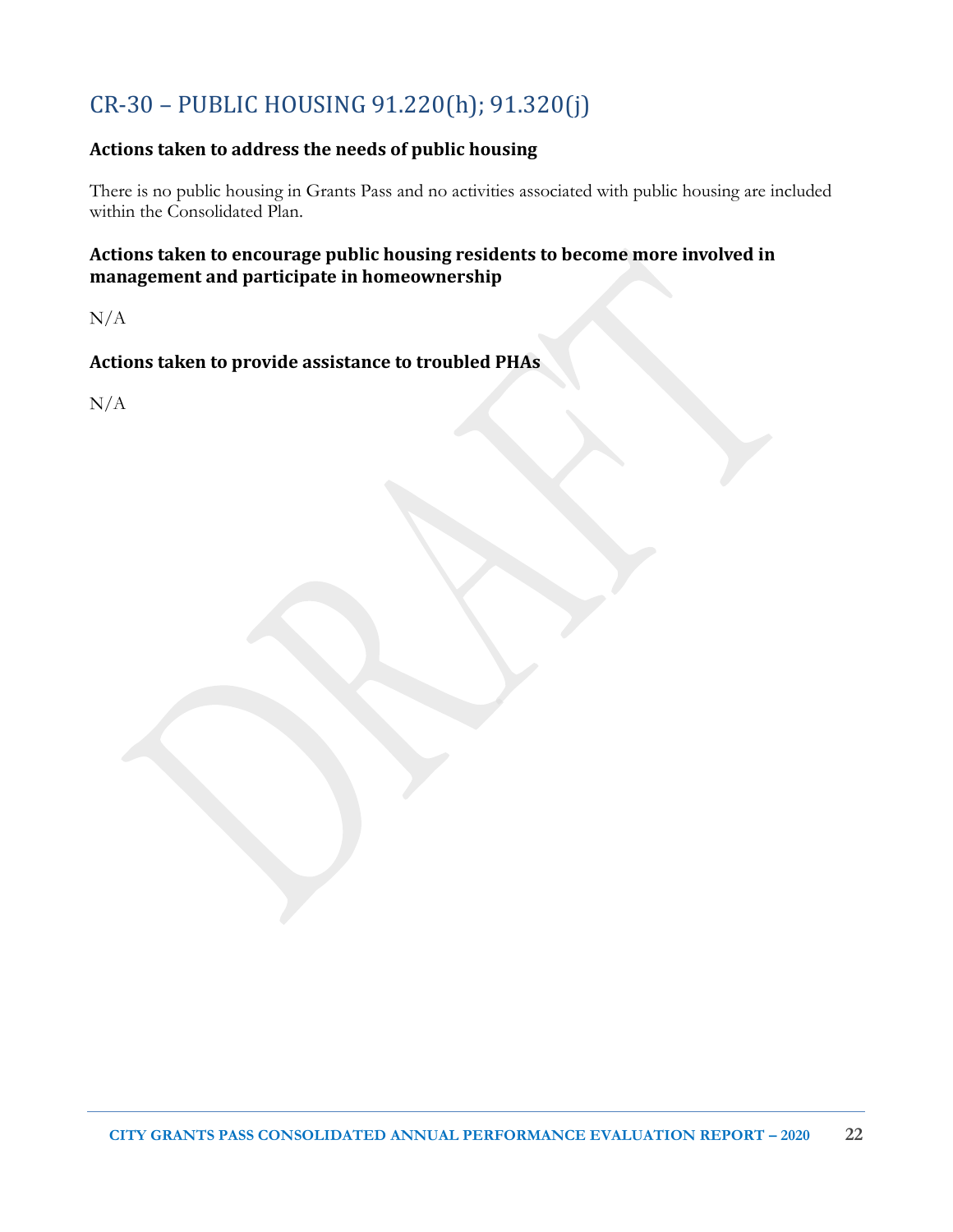# CR-35 – OTHER ACTIONS 91.220(j); 91.320(i)-(j)

#### **Actions taken to remove or ameliorate the negative effects of public policies that serve as barriers to affordable housing such as land use controls, tax policies affecting land, zoning ordinances, building codes, fees and charges, growth limitations, and policies affecting the return on residential investment. 91.220 (j); 91.320 (i)**

The City's land use policies support affordable housing, including provisions for a wide array of housing types to meet diverse housing needs. Despite that, there has been little response from the local development community in the construction of additional affordable housing units. Ultimately, the City Council established a standing Housing Advisory Committee comprised of housing advocates and providers and supported by City staff, which is currently seeking a multi-faceted solution to address the affordable housing crisis facing our community. The Committee has made several recommendations to the Council on actions that the City might take to promote new residential development. These recommendations, which include actions like system development charges (SDC or impact fees) deferrals, establishing a construction excise tax, and relaxing accessory development unit development standards, are all under consideration by the City Council.

#### **Actions taken to address obstacles to meeting underserved needs. 91.220(k); 91.320(j)**

As described in the PY2020 Action Plan, the City worked with local agencies, including UCAN, the Boys and Girls Club, HWAM, the Maslow Project, Womens Crisis Support Team, and Welcome Home Oregon to address obstacles to meeting the needs of underserved residents of Grants Pass. The City has expanded its reach during the Program Year while developing its priority activities for the upcoming PY2021 Action Plan.

#### **Actions taken to reduce lead-based paint hazards. 91.220(k); 91.320(j)**

The majority of activities undertaken as part of the City's CDBG program for PY2020 did not have an impact on lead-based paint exposure. The rehab of a facility for Family Solutions this program year involved removal of lead-based paint and required lead-based paint safe practices due to the building's age. As required by Oregon laws, the contractor hired followed LBP safety precautions. The City does provide information on lead-based paint in the Community Development office at City Hall as well as on the City website. Future projects that involve lead-based paint will adhere to HUD guidelines.

#### **Actions taken to reduce the number of poverty-level families. 91.220(k); 91.320(j)**

During the PY2020 program year, the City took the following actions to reduce the number of povertylevel families:

- Provided CDBG funds to UCAN that assisted 114 households with emergency housing assistance to avoid eviction or the disconnection of utility services due to financial emergencies. COVID-19 funds were also used for basic necessities such as food and clothing on a longer-term basis as HUD allowed.
- Partnered with the Boys and Girls Club of the Rogue Valley to provide free access to their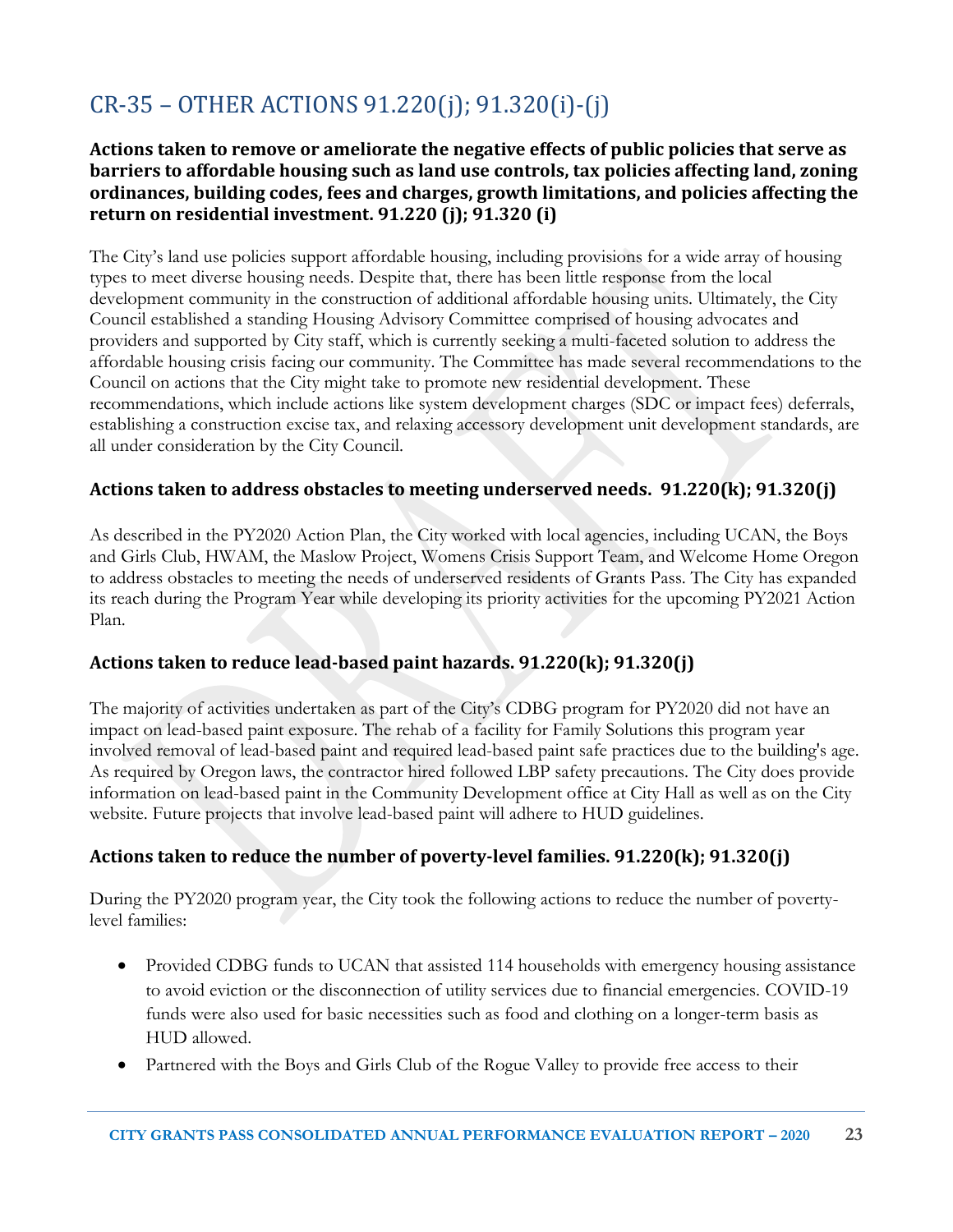programming. Funds from the City's CDBG program allowed the Club to reach 330 youth from LMI families.

- Partnered with the Maslow Project and Hearts With a Mission to provide outreach and supportive services to 573 homeless youth and those attending schools in Grants Pass.
- Partnered with St. Vincent de Paul Mobile Kitchen providing food to the homeless and those at risk of becoming homeless. St. Vincent de Paul served 4,435 persons during the program year.
- Partnered with Welcome Home Oregon providing support for those individuals recently released from incarceration. CDBG funds helped individuals transitioning from incarceration to citizenship by providing housing, basic necessities, work ready clothing, work ready IDs and other basic items helping to prepare, prevent and respond to the coronavirus.

### **Actions taken to develop institutional structure. 91.220(k); 91.320(j)**

The PY2020 Action Plan included the following activities aimed to develop and improve institutional structures:

- City staff participated in several webinars and other online trainings provided by HUD necessary to implement and develop CDBG programming;
- City staff kept local elected officials apprised of CDBG program activities throughout the Program Year; and
- City staff continued collaboration with local stakeholders and advocacy groups during the Program Year.

## **Actions taken to enhance coordination between public and private housing and social service agencies. 91.220(k); 91.320(j)**

The City has established relationships with local housing and social service agencies that were maintained during the Program Year. Specifically, the City undertook the following actions:

- A member of the Community Development Department attended monthly meetings of the Josephine County Housing and Community Development Council, the PHA that serves the needs of community members with its Section 8, VASH, and other HUD-based housing assistance programs; and
- A member of the Community Development Department attended monthly meetings of the Housing Advisory Committee, consisting of housing stakeholders and backed with City staff, to assist the City Council in making policy changes that will address the community's affordable housing crisis.

**Identify actions taken to overcome the effects of any impediments identified in the jurisdiction's analysis of impediments to fair housing choice. 91.520(a)**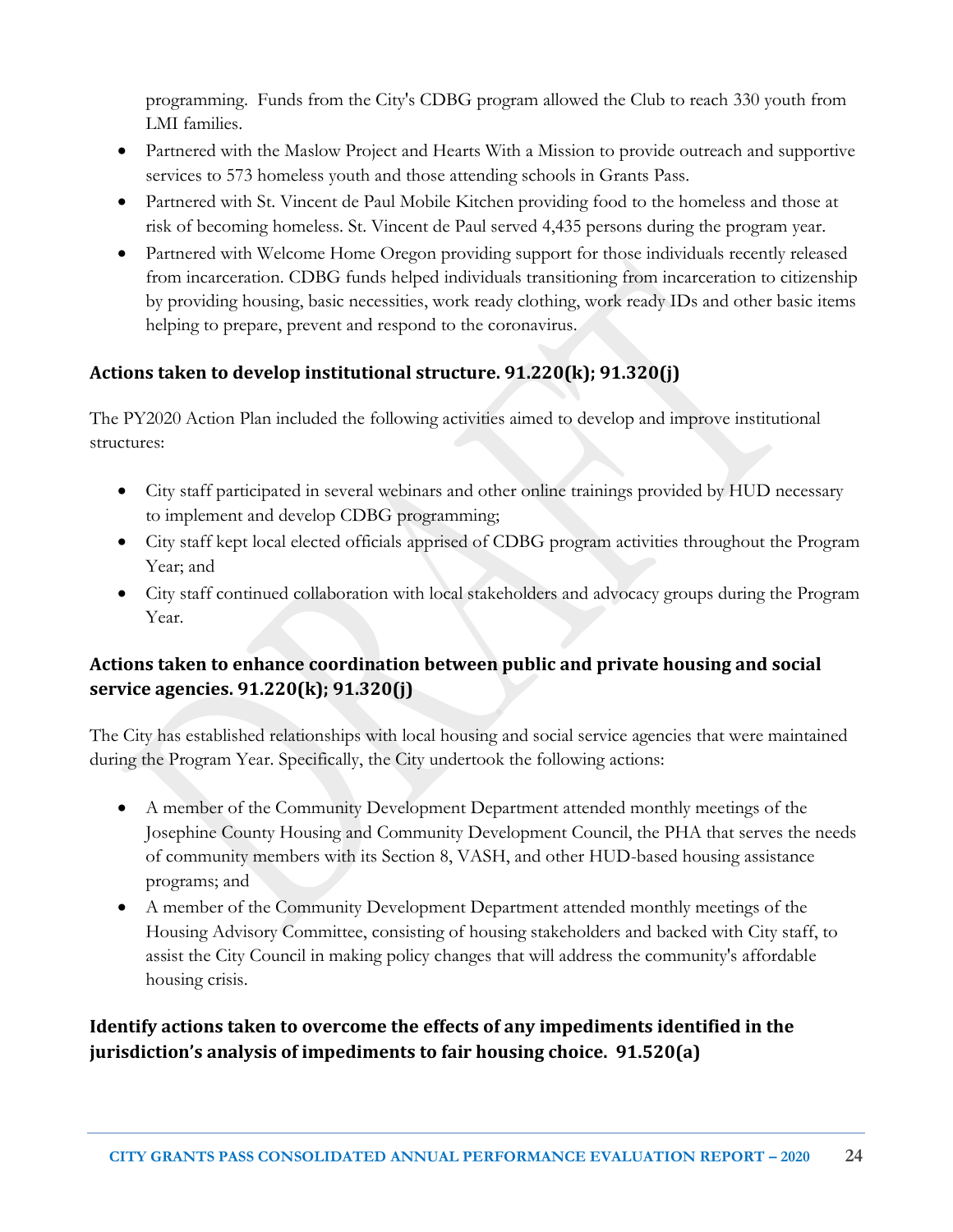During PY2015, the City engaged a qualified consultant to assist in data collection, public outreach and involvement, analysis, and recommendations to overcome institutional barriers to fair housing choice. The City Council reviewed the final product and approved its adoption. By and large, very few impediments to fair housing choice were identified, and most impediments might be resolved through continued outreach and education, particularly to the rental community, which is where the majority of impediments were observed. Public sector impediments identified included a difficulty siting publicly assisted housing developments, the need for ongoing outreach and education on the subject of fair housing laws, and a possible inconsistency in zoning codes and definitions relating to "family."

During PY2016, the City Council established a Housing Advisory committee, which is engaging the local housing development community, and providing needed educational opportunities that will seek to address the above referenced deficiencies in fair housing.

During PY2017, City staff worked with the Housing Advisory Committee to research possible solutions to housing access and choice. Several recommendations have been brought to the City Council for additional comment and consideration.

During PY2018, City staff continued working with the Housing Advisory Committee on solutions to housing access and choice. City staff also collaborated with other communities in southern Oregon, under guidance from the Fair Housing Council of Oregon, on the identification of fair housing issues that are present in the region.

During PY2019, City staff continued working with the Housing Advisory Committee and working with other communities for solutions to housing issues for the Grants Pass community. This is an ongoing process, and all efforts are being made to address housing problems and eliminate impediments to fair housing choice.

In PY2020, the city employed a Housing Specialist who will be working with the City's Housing Advisory Committee and other communities within Oregon to realize the best practices for identifying impediments to fair housing choice. Since the suspension of the AFFH in 2018, the city has not prepared another Analysis of Impediments(AI). In PY2021, our Housing Specialist will be reaching out to consultants to begin to prepare a new AI for the City. The AI is expected to be completed by early summer for the PY2021 Annual Action Plan. The Housing Specialist plans to work closely with the City's Housing Advisory Committee for solutions to housing issues within the Grants Pass community. The City continues to make every effort to address housing problems and eliminate impediments to fair housing choice.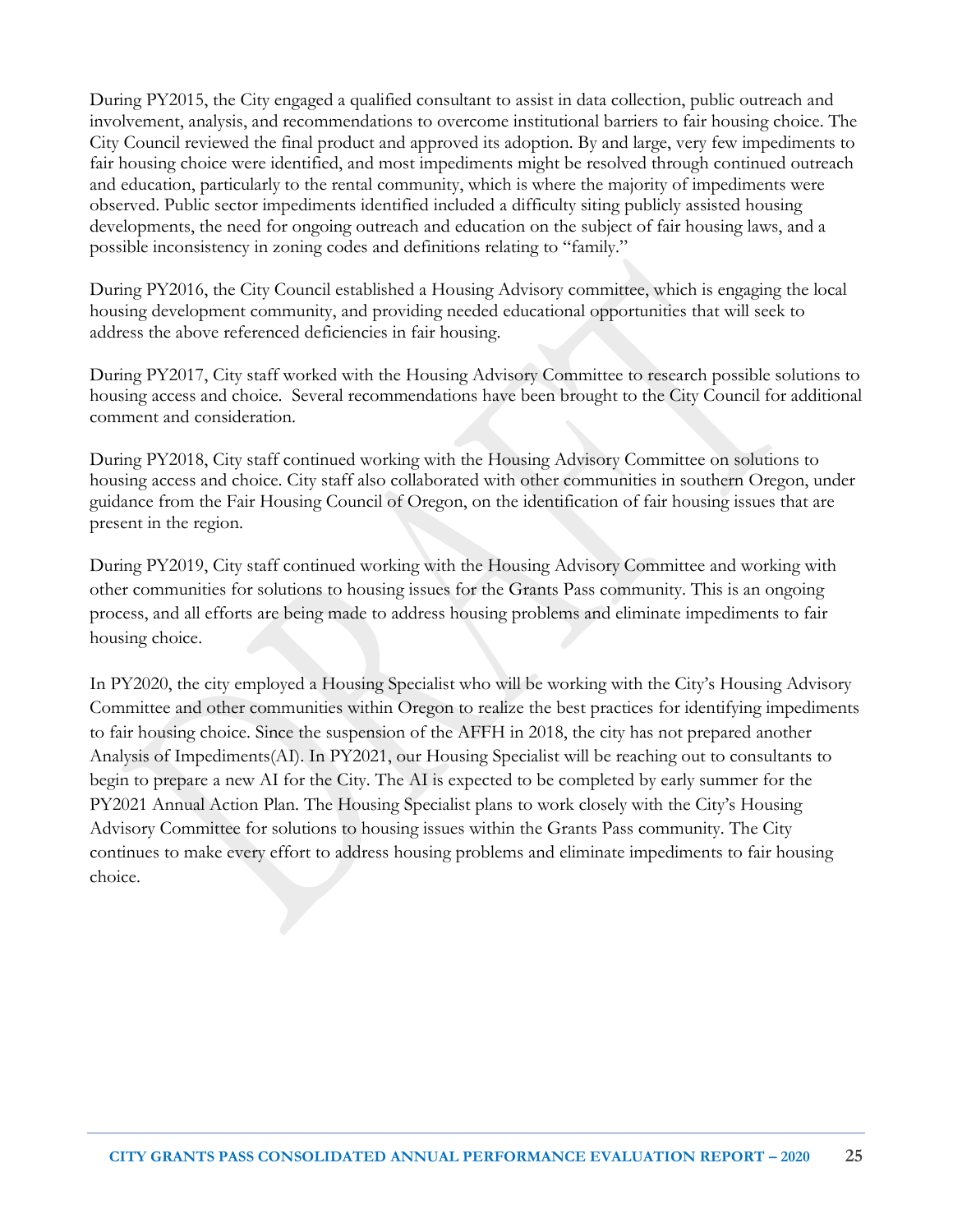# CR-40 – MONTORING 91.220 AND 91.230

## **Describe the standards and procedures used to monitor activities carried out in furtherance of the plan and used to ensure long-term compliance with requirements of the programs involved, including minority business outreach and the comprehensive planning requirements.**

The City, with input from HUD, developed a CDBG grant recipient agreement in accordance with applicable federal requirements for the beginning of the City's CDBG entitlement Consolidated Plan and the first PY2015 program year. This agreement structure set up the programmatic requirements and delivery expectations of the City's block grant program and established a quarterly reporting and reimbursement process that allows City program managers early opportunities to work with grant recipients should programmatic issues occur.

In September 2017, HUD staff conducted an on-site monitoring of the City CDBG programs from PYs 2015 and 2016 to determine performance and compliance with applicable federal regulations. HUD staff identified two findings and three concerns, which the City has addressed. Additionally, City staff observed proper monitoring techniques that is utilized while conducting programmatic reviews of CDBG subrecipients.

In September 2021, HUD staff conducted a remote monitoring of the City CDBG programs encompassing PYs 2018, 2019 and 2020 to determine performance and compliance with applicable federal regulations. HUD staff identified six Findings and one Concern. The Monitoring Report was received on November 4, 2021 and the City has 30 days to respond to the findings. The city plans to send the response by November 2, 2021 before the 30-day due date of November 4, 2021.

No minority-owned businesses were identified in PY2020. Recipient agreements require good-faith efforts to provide minority and women-owned businesses an opportunity to participate in the performance of the contract.

#### **Citizen Participation Plan 91.105(d); 91.115(d)**

#### **Describe the efforts to provide citizens with reasonable notice and an opportunity to comment on performance reports**.

The City's Citizen Participation Plan requires a 15-day comment period for all yearly CAPERS. Noticing of the draft CAPER public comment period and public hearing before the Council to adopt the CAPER is provided to the local newspaper, The Daily Courier, and noticing runs a 14-day timeframe. A draft of the CAPER is provided at the City's Community Development Department, the local library and on the City's webpage. Copies are available as well. Public comment is also taken during the City Council hearing to adopt the CAPER. The PY2020 CAPER gives the public 21 days to comment on the draft CAPER before the City Council Hearing.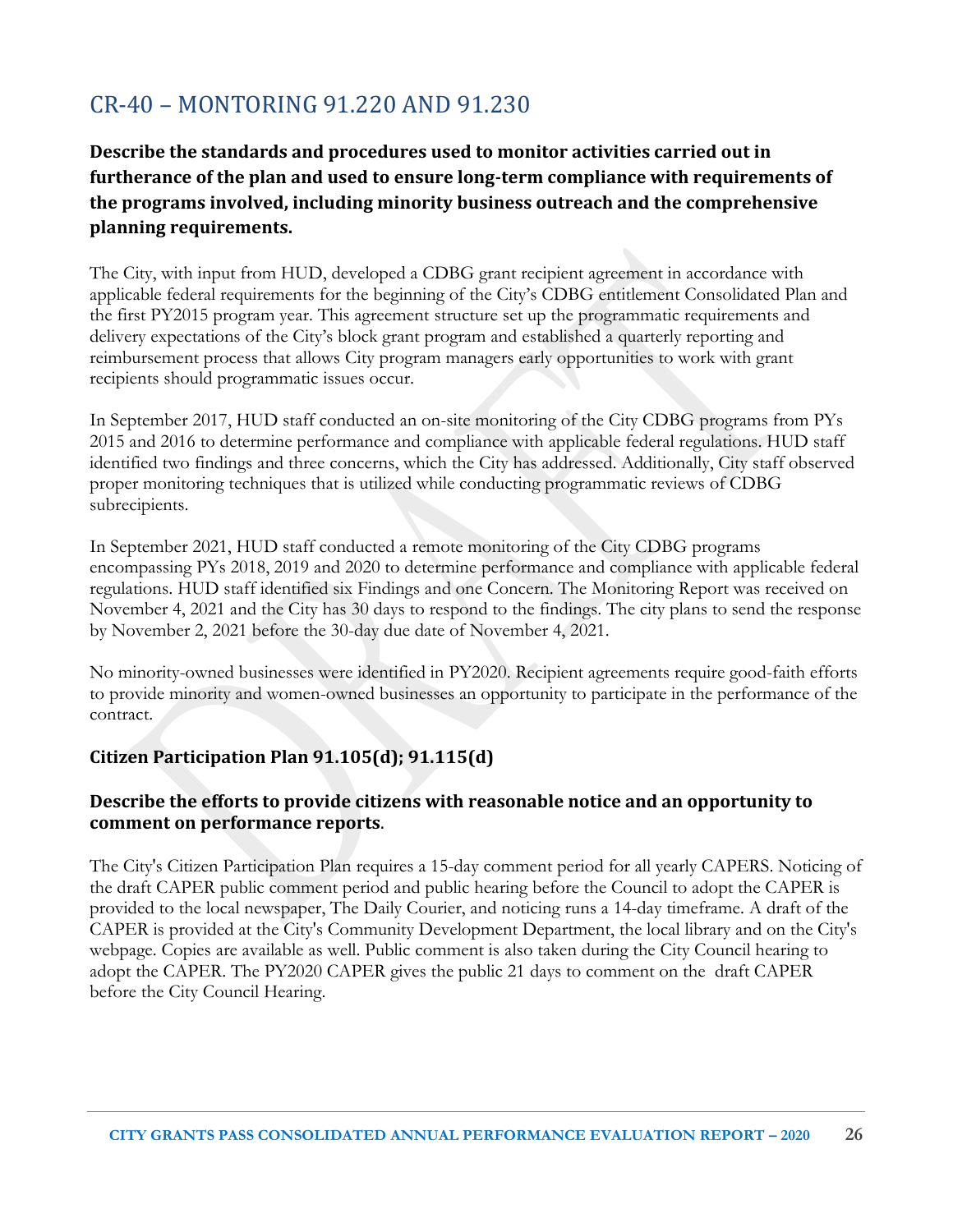# CR-45 – CDBG 91.520(c)

### **Specify the nature of, and reasons for, any changes in the jurisdiction's program objectives and indications of how the jurisdiction would change its programs as a result of its experiences.**

Grants Pass, like many other smaller CDBG grantees, sees the most efficient method of implementing program objectives via programmatic partnerships which are stymied by regulatory caps on the use of CDBG funds for public service activities. Annual CDBG allocations are not large enough to conduct many brick-and-mortar projects and, without a community-based development organization active in Grants Pass, use of CDBG funds to develop new units of affordable housing is particularly difficult. Demand for CDBG funds for public service activities, such as emergency housing and homeless support, far outpaces the 15% cap imposed by HUD regulations. The City is working with its community partners to fully understand reasons why resources are being underutilized and what actions the City might take to overcome any obstacles.

At this time, there have not been any substantial changes to the City's program objectives; however, the City is preparing to explore modifying its solicitation process, particularly for construction projects, as part of the next Consolidated Planning process. It is hoped that seeking partners with fully ripe development plans will help the City avoid delays in project delivery and result in a timelier expenditure of CDBG funds.

The public services grants for PY2020 were still delayed somewhat due to the coronavirus. Closure of businesses and schools continued to stall normal usage of some CDBG funds. The CARES Act infused additional CDBG funds into PY2019 and carried over into PY2020, thereby complicating delivery of all CDBG funds in a timely manner. All partners within the community were tasked with following state safety guidelines and restructuring their programs. Having experienced this pandemic emergency, the City improved its Citizen Participation Plan to include emergency language for future emergencies. The City is also better prepared to address usage of CDBG funds and implementing such funds should another emergency occur in the future.

#### **Does this Jurisdiction have any open Brownfields Economic Development Initiative (BEDI) grants?**

No

**[BEDI grantees] Describe accomplishments and program outcomes during the last year.**